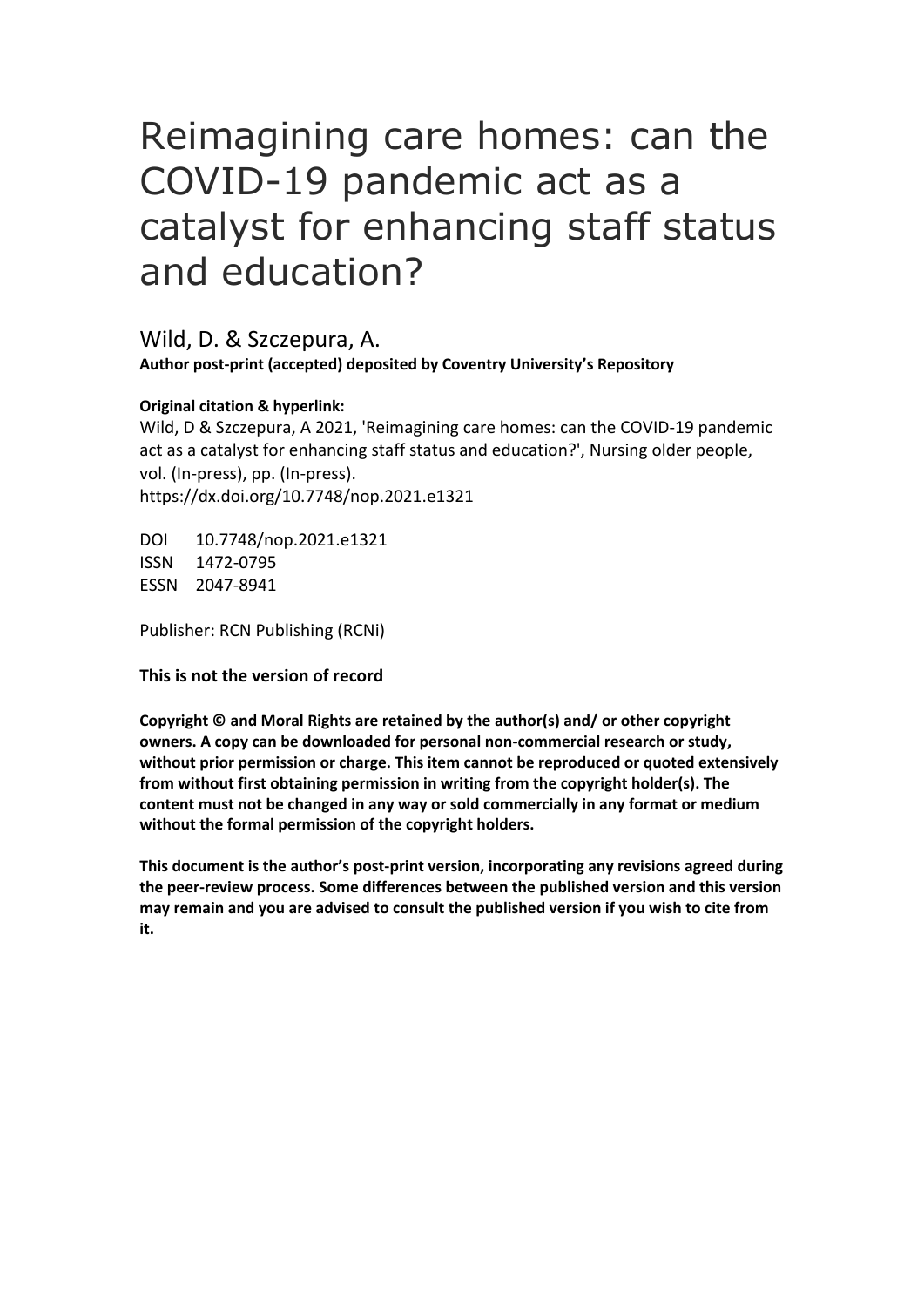### **Reimagining UK care homes: can their experience of COVID-19 act**

## **as a catalyst for improved education and status for its workforce?**

Deidre Wild (RGN, BA, MSc, PhD)<sup>a</sup>, Ala Szczepura (BA, DPhil)<sup>b</sup>

a Faculty of Health & Life Sciences, Coventry University, Coventry, CV1 5FB, UK

b Centre for Intelligent Healthcare, Faculty of Health & Life Sciences, Coventry University,

Coventry, CV1 5FB, UK

#### **Corresponding author**

Dr Deidre Wild

School of Health & Life Science,

Coventry University,

Coventry, UK

[deidre\\_wild@btinternet.com](mailto:deidre_wild@btinternet.com)

07973 269363

**Word count: 4624 inc. Abstract, text and references**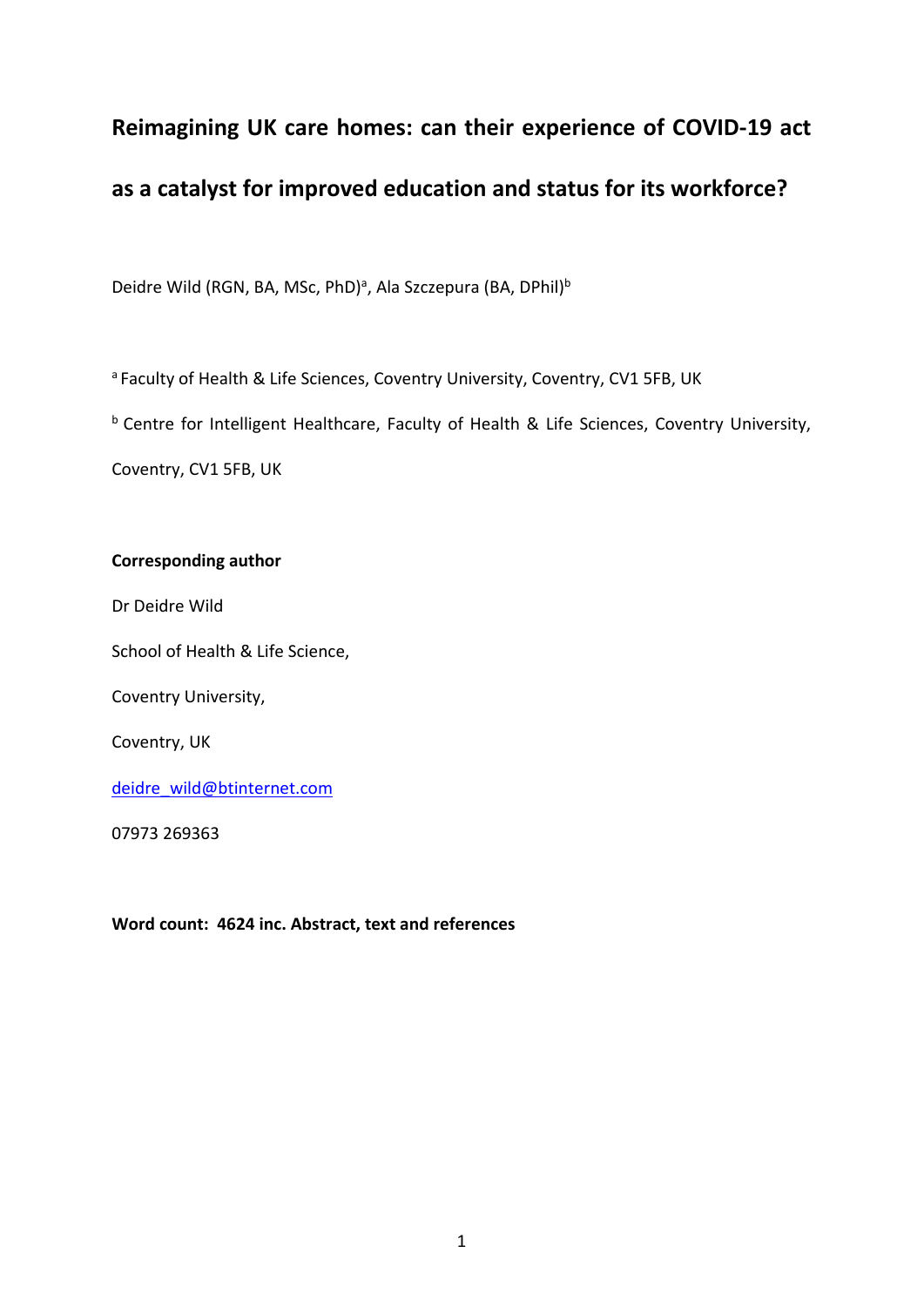#### **ABSTRACT**

In England there are more than twice as many beds in the independent sector's care homes as in National Health Service hospitals, a fact that was recognised by the Government during the first wave of the COVID-19 pandemic with early discharge of elderly hospital patients to care homes to free up NHS beds. This took place without known COVID-19 testing status, and at the same time, with care homes' staff (nursing homes' nurses and residential homes' social care workers) having neither the specialist educational background nor on-hand medical support available to those in the NHS. Homes also experienced high staff vacancies in both nursing and social care workforces. Nevertheless, discharges went ahead, as did employment of additional freelance (Bank) staff. This influx of 'outsiders' had severe consequences with news of high death rates in care homes highlighting the need for improved education and support for care home staff. This article considers the circumstances that have to date inhibited care home staff's growth of knowledge and care practices, exposed under these unique circumstances. It offers a reasoned case for urgent reform of education and training for all care home staff and a move towards professional status for social care workers in particular, so that they can be better prepared ahead in an uncertain future.

#### **Key Words:**

Care homes; older people; COVID-19; workforce; training; professionalisation.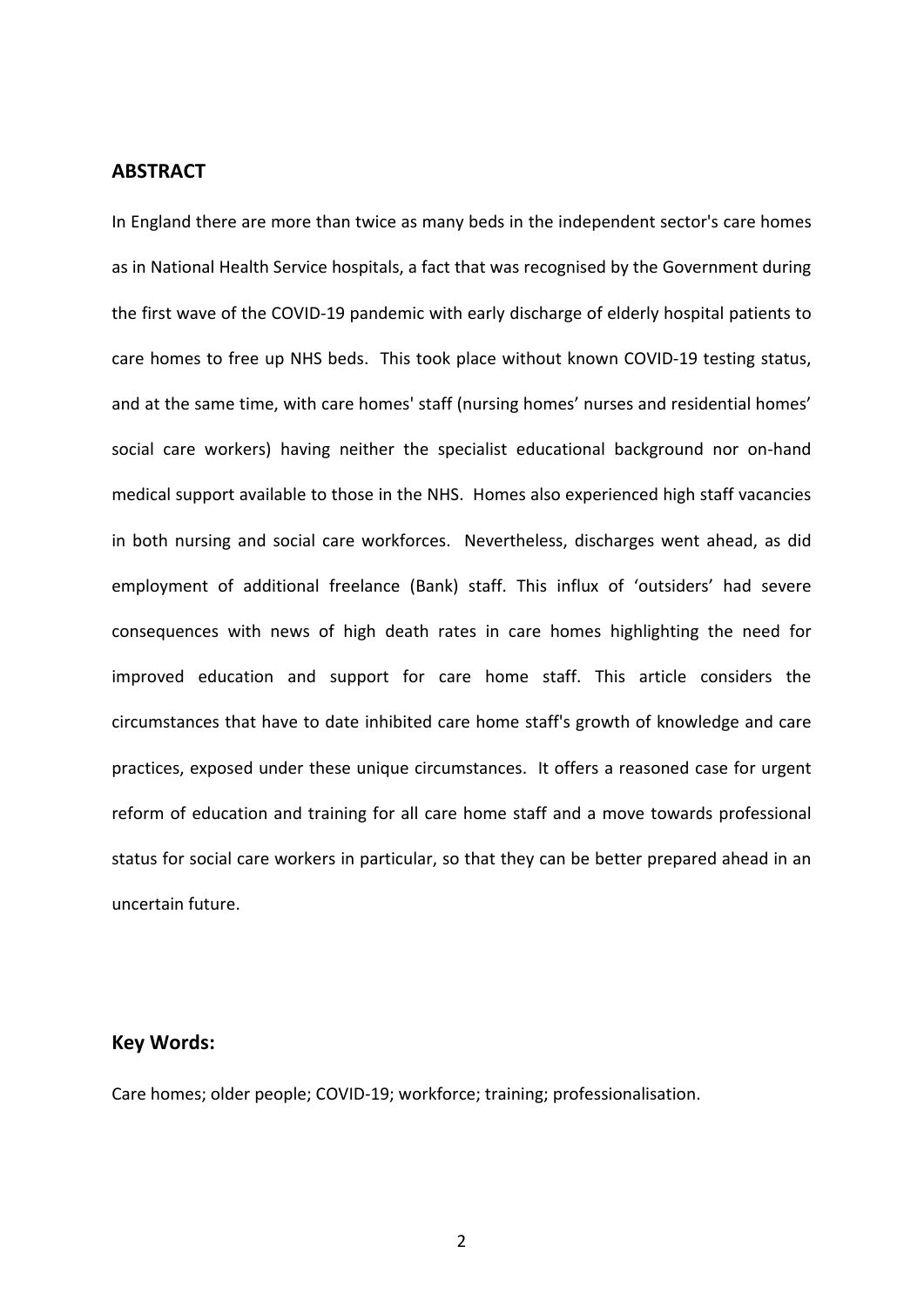#### **INTRODUCTION**

The residential and nursing care home sector in the United Kingdom (UK) is worth £16.5 billion per annum (Laing Buisson, 2019). It has a complex structure with around 5,500 different suppliers in the UK operating 11,300 nursing and residential care homes for around 410,000 older people (Competition & Markets Authority 2017). The sector provides some 458,000 beds, 95% of which are delivered by independent providers (both 'for-profit' and charitable providers), the remainder being Local Authority homes. In England, the adult social care sector employs a total of 1.52 million FTE persons, greater in number than those employed in the National Health Service (NHS). The term 'care homes' encompasses residential homes staffed solely by social care workers (SCWs) and nursing homes where staff must include at least one registered nurse 24/7. Bed capacity represents more than double that available in NHS hospitals (Laing Buisson, 2019). But, 'more capacity' does not necessarily mean 'better than'.

#### **CARE HOMES' CHALLENGES PRIOR TO COVID-19**

Over recent decades, studies have identified various potential quality improvement opportunities in care homes related to: palliative care (Reid, Snowden and Kydd, 2012), culture change (Wild and Kydd, 2016a; 2016b), improved ways of working and cost effectiveness (Szczepura, Nelson, Wild, 2008), and the introduction of technology (Szczepura 2011; Szczepura, Nomura, Wild, 2020). In contrast, some other studies report a different reality with research showing care homes to be publicly and politically undervalued (Wild, Szczepura and Nelson, 2010; Robbins et al, 2013). Nelson, Wild and Szczepura (2009) conclude from their observations that, even though there is considerable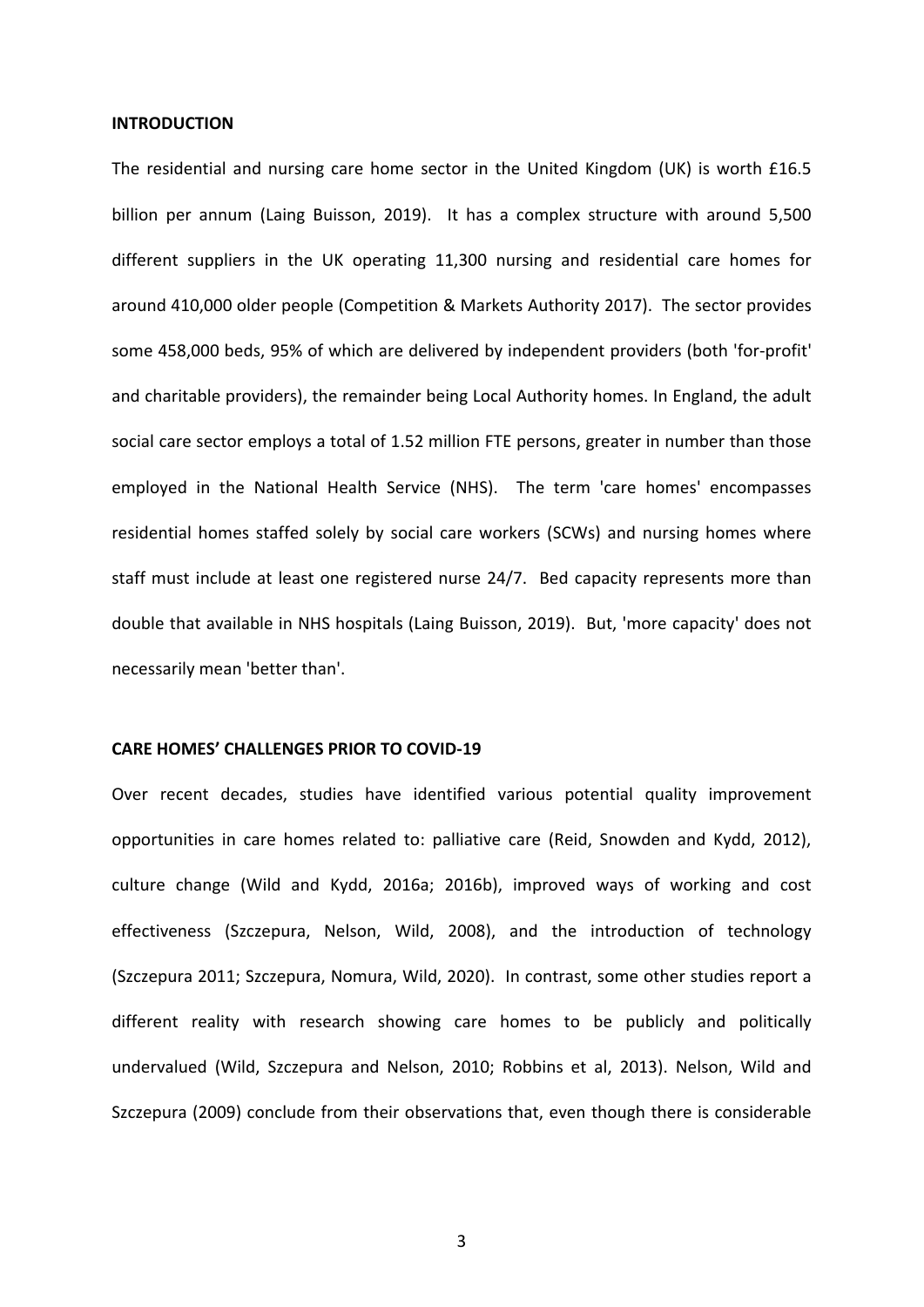potential, UK care homes remain 'a forgotten sector': under-developed, under-supported, under-staffed and under-educated in meeting older people's complex needs.

Cooper et al (2017) suggest that nurses in care homes feel professionally isolated from the mainstream of nursing and that nursing degrees do not prepare them sufficiently to meet the health challenges presented by older care home residents with complex needs. Furthermore, staff shortages may be a major obstacle to staff accessing training. Interestingly, the most recent King 's Fund social care report only mentions training in passing in terms of its link to lower staff performance (Bottery and Babalola, 2020). Stayton et al (2017) have drawn attention to a lack of nursing competencies in nursing care homes and in consultation with the care home registered nurses, established 13 key competencies via a Delphi study but as yet, it is not known how useful or widely used these are.

Unison (2016) states that a lack of funding has reduced opportunities for education and training and created more pressure on workload and a decline in standards of care, as some £1.95.bn. was cut from UK social care budgets between 2005-2015. Several authors have blamed cuts in Government funding to social services (Hayes et al, 2019) for making care homes' adherence to the important lynchpin Regulation 18: Staffing (Care Quality Commission 2019) impossible to attain:

*'To meet the regulation, providers must provide sufficient numbers of suitably qualified, competent, skilled and experienced staff to meet the needs of the people using the service at all times and the other regulatory requirements set out in this*  part of the above regulations. Staff must receive the support, training, professional *development, supervision and appraisals that are necessary for them to carry out their role and responsibilities. They should be supported to obtain further qualifications and provide evidence, where required, to the appropriate regulator to show that they meet the professional standards needed to continue to practise'*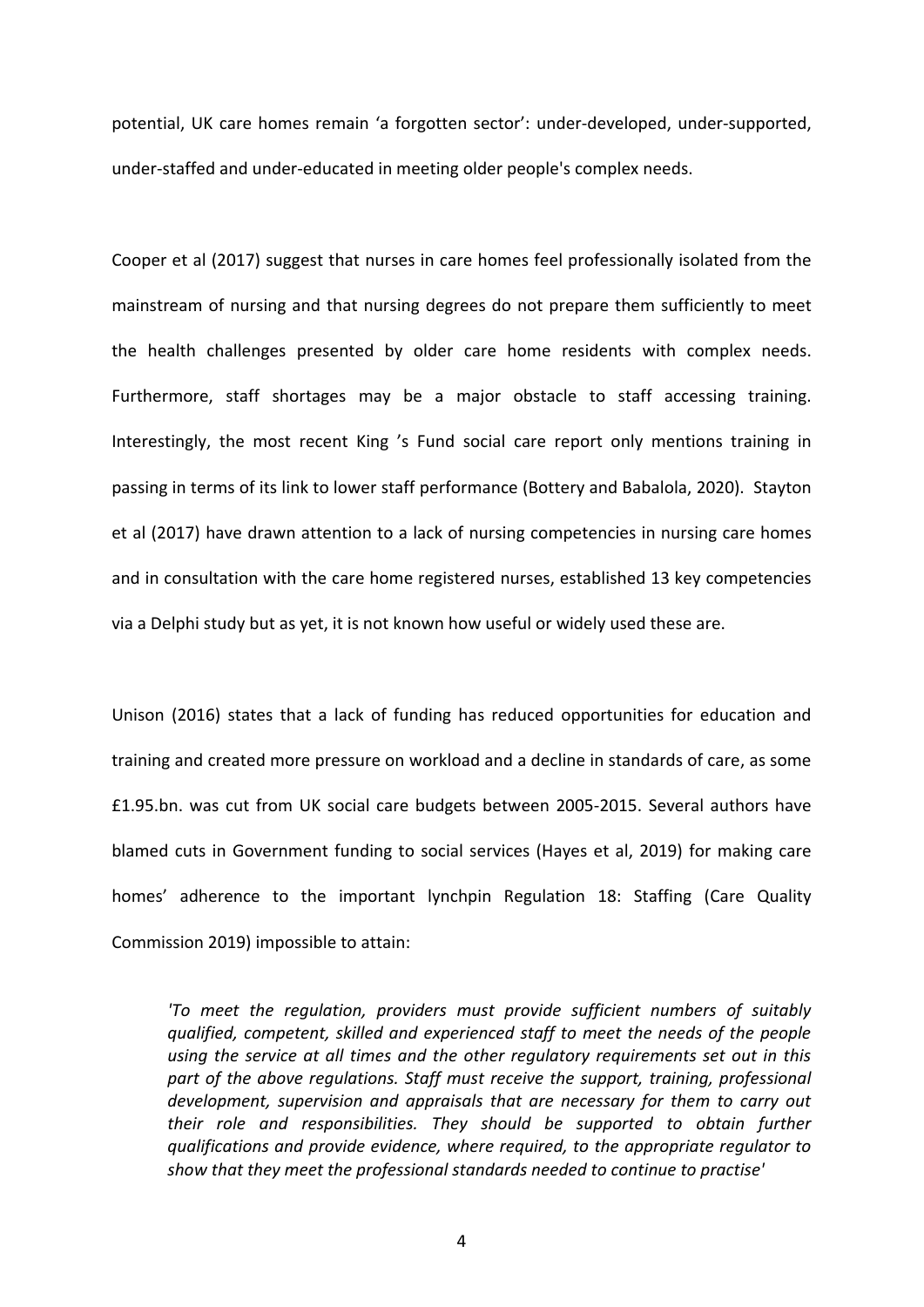*(Health and Social Care Act 2008 [Regulated Activities] Regulations 2014:*  (Regulation18 Care Quality Commission 2019)

Significantly, the Regulation gives no guidance as to how to calculate 'sufficient' or to define 'suitably qualified' and given the reality of present work conditions in care homes, neither calculation is likely to fully meet the complex care needs of residents. Three contributory factors can be identified as having had a detrimental impact upon care. These are SCW staff numbers, nursing staff levels, and SCWs' pay and conditions. Bottery and Babalola, (2020) record care homes' increased difficulty in filling SCWs' posts for residential care in England reporting an estimated 122,000 vacant posts (an increase to 7.8 per cent in 2019/20 from 5.5 per cent in 2012/13), combined with 30.8 per cent annual turnover. Second, in terms of nursing staff availability, Skills for Care Data Analysis Team, (2020) shows that between 2012/13 and 2020, the number of registered nurses in nursing homes has reduced by 5,500 or 30% with a vacancy rate of 12%. Likely reasons for this could include the return home of nurses to Europe post Brexit and to other parts of the globe (Leone, 2020). In the longer term, a projected decrease in the size of the UK working age population available to enter or complete nursing degrees is also likely to have an impact (UK Parliament, 2021). There is also the possibility that some nurses find the pace and conditions of nursing older people unattractive (Kydd and Wild, 2013). Third, in terms of pay and conditions in the residential care sector, the pay for SCW staff is low at just above the minimum wage, with holidays and sick leave often not funded (Hayes et al, 2019). Employing Bank or Agency staff to fill gaps in the care homes' workforce has been a quick fix solution, especially during the pandemic. However, although these workers may have higher rates of pay per hour, they have no tenure of employment if working on zero-hours contracts, i.e. only paid for the hours that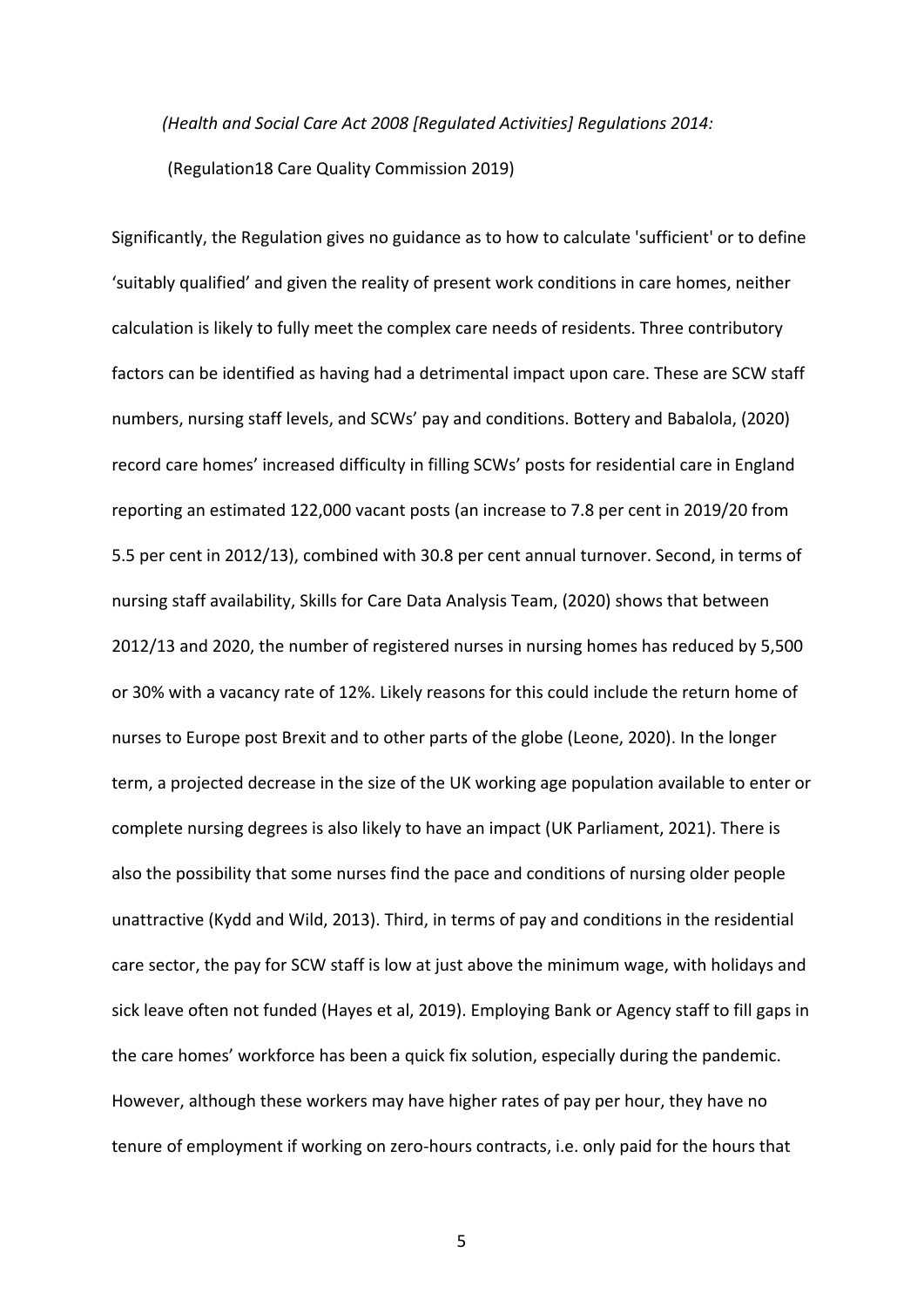the home requires their services. As their working life can entail working in different care homes, this has implications for cross infection between homes with these free-lance staff identified as potential carriers (ONS 2020a).

Other ongoing issues that have proved difficult to resolve for care homes' staff are the pre-COVID-19 poor relationships and lack of collaboration with NHS health professionals. Care homes staff vary in their tendency towards reactive ways of working and resistance to change. However General Practitioners found that being engaged in a co-ordinated multifaceted approach with relationships focussed upon supporting the care homes was essential to the successful management of their patients and motivating staff (Roche and Wyatt, 2017). Lack of professionalisation and registration opportunities; lack of security concerning income; long shifts; and poor quality and lack of appropriate training have also been identified as issues (Hayes et al, 2019). Because the SCW workforce has a low union membership, the opportunity for collective bargaining to seek resolution for the above issues is inhibited (Unison, 2016, Dromey, 2018). As similar unresolved issues were found in an earlier study by the present authors (Wild, Szczepura, Nelson, 2010), it seems reasonable to assume that over the last decade little has changed except what was of concern then has now become critical. This is reinforced by the most recent King's Fund 'Social care 360' report which concludes that the social care sector has been fragile for several years, and that tackling the underlying problems exposed by front-line participation in the present pandemic will be at least as important a challenge as the COVID-19 pandemic itself (Bottery and Babalola, 2020).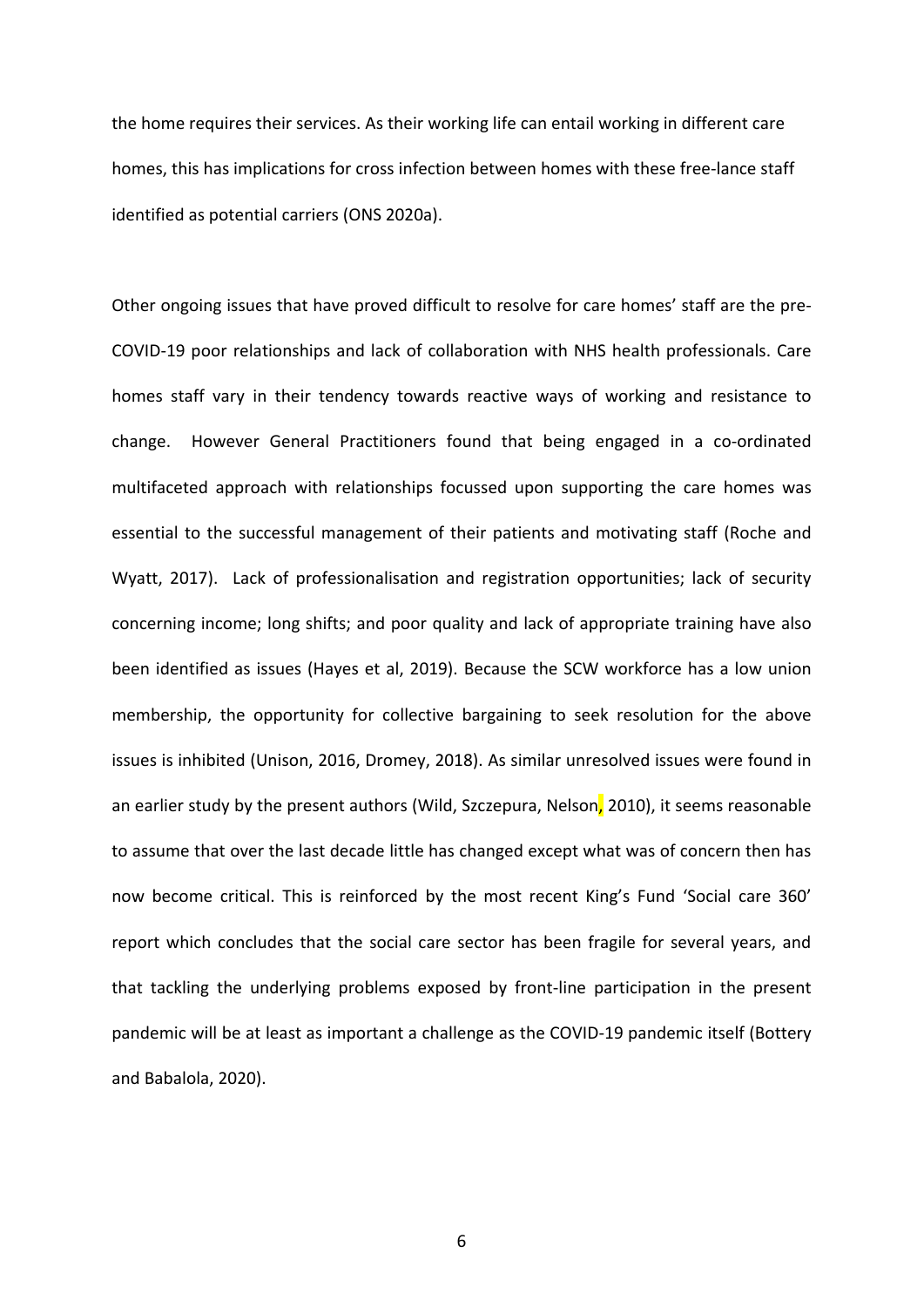#### **CARE HOMES PARTICIPATION AS CARE FACILITIES FOR COVID-19 PATIENTS**

It can be argued that COVID-19 has brought care homes' standards of care to the forefront with a new call for inclusion and change. Initially, care homes appeared to be overlooked by Government in terms of front-line participation against the COVID-19 pandemic. But, as the level of the infection rapidly escalated throughout the land, Government attention turned towards the voluntary and independent sector and its potential to receive early hospital discharges if they had surplus beds. In general, Oliver (2020a) describes care homes' staff, existing residents and their relatives as ill prepared for the high numbers of resident deaths from COVID-19 that quickly began to emerge. He notes that with little time to prepare staff for the use of on-site specialist equipment or the procedural knowledge underpinning it, and with an inadequate stock of personal protective equipment (PPE), care home staff and residents quickly became vulnerable to the infection. Staff sick leave tripled to 8% (Bottery, 2020). No stranger to staff shortages in normal times; care home managers sought to employ more bank staff to increase pairs of hands. ONS (2020a) figures, drew attention to residents being 1.58 times more likely and staff 1.88 times more likely, to be infected in homes that used agency or bank staff most or all days, compared with those who did not use them at all. The emotional distress of losing a high number of residents who staff had known for a number of years and relatives being 'shut out' as their ill residents were 'shut in' had a significant psychological impact (Gordon 2020). Reliable hard data for care homes are thin (Hanratty et al, (2020) and at that time, it was not known if either the older people discharged from hospital to care homes or the bank staff working across multiple sites had been tested for the virus or not before entering the care homes but as the infection is asymptomatic for the first 7-10 days, there was every opportunity for them to spread the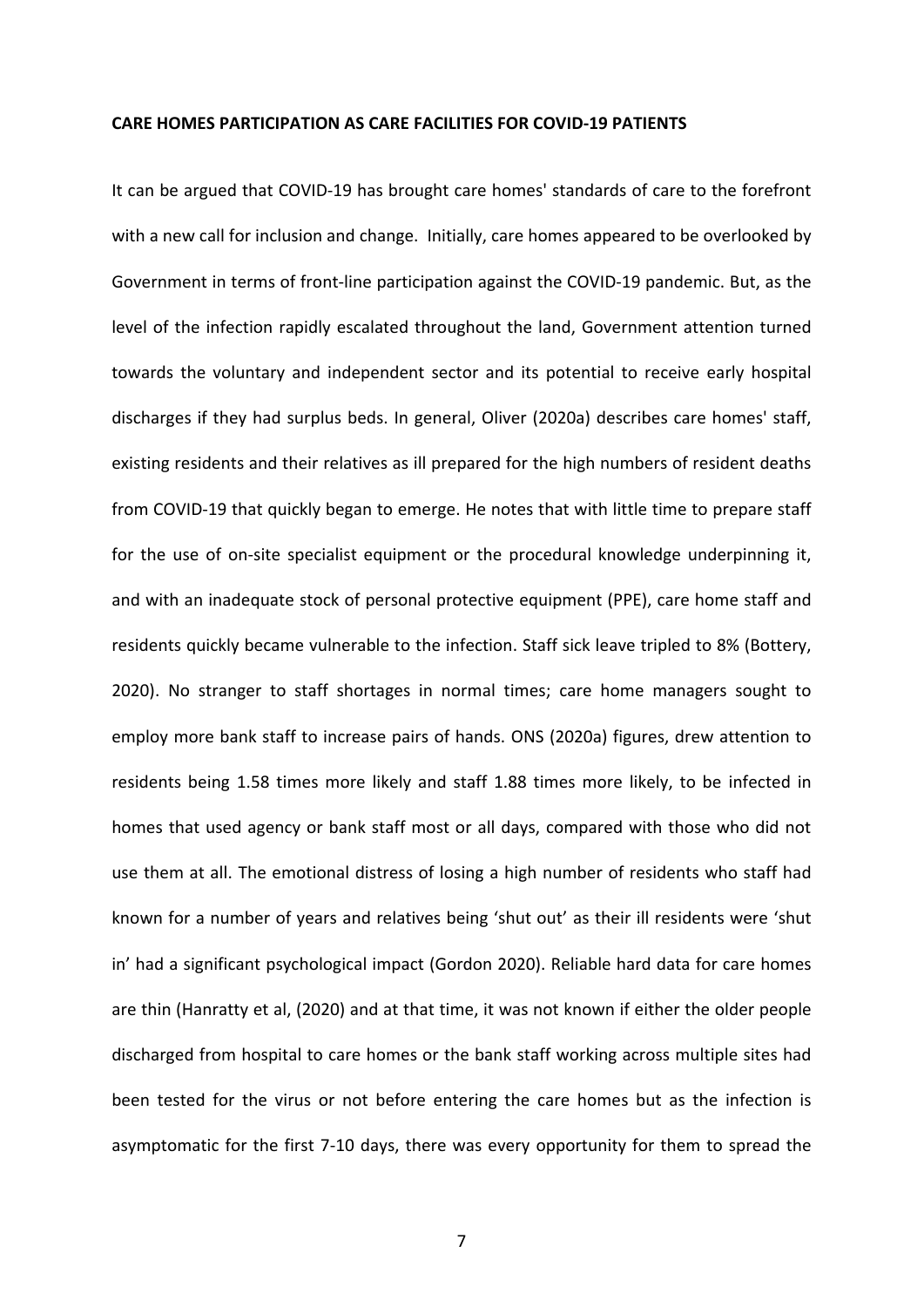virus unknowingly to the *in situ* care homes' residents and staff. McCullough (2020) has accused the Government of a lack of foresight and falling short in following Covid-19 ethical guidelines for adult social care, published in March 2020 (Department of Health and Social Care, 2020)

Results from the first Vivaldi study, a large scale Office of National Statistics' survey which looked at coronavirus (COVID-19) infections in 9,081 care homes providing care for dementia patients and the elderly in England between May 2020-June 2020 (ONS, 2020a) showed that homes that employed bank staff or had staff that worked across multiple sites had higher levels of COVID-19 infection. Deaths attributed to COVID-19 in care homes' staff was 29.3 of all deaths for care homes staff with men being more likely to die from the virus than women (ONS, 2020b). Despite the hard work of care staff to protect their residents (QNI, 2020), seven local authorities had to adopt emergency powers to backpedal on their legal duty to provide care given the competing factors of high demand and high staff shortages (Kings Fund, 2020).

While acknowledging with hindsight that some mistakes were made concerning care homes, in preparation for a second surge of the virus thought was given to how to do things differently. The Department of Health and Social Care sought to approve 500 "hot home" facilities by December 2020, mostly wings of care homes that use separate staff and separate entrances, to release hospital beds while preventing the virus from spreading. To date, 136 have been recruited, largely because care homes are unable to get liability cover (Booth and Campbell, 2021).

#### **REIMAGINING SOCIAL AND HEALTH CARE: WAYS FORWARD**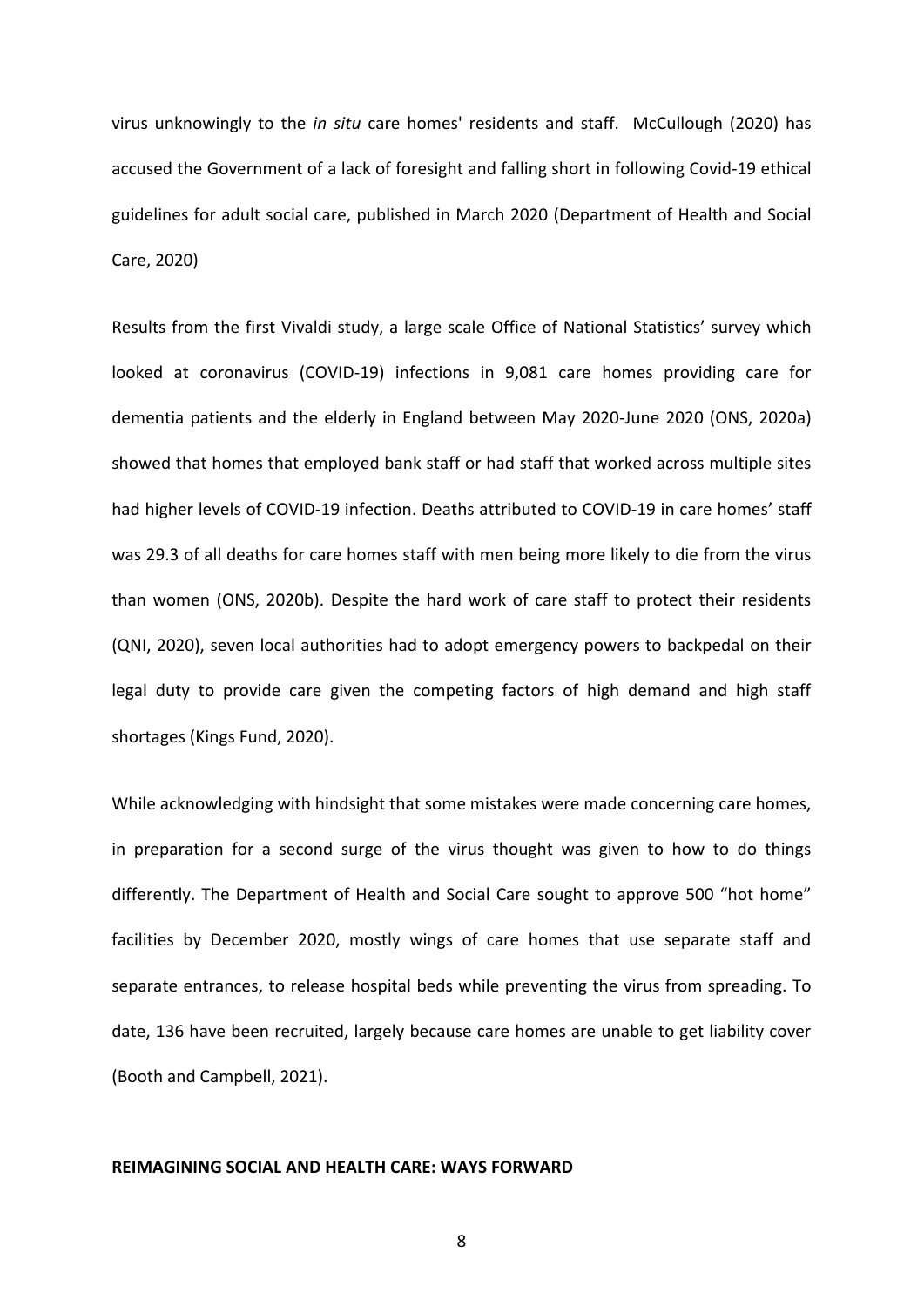It seems that it has taken a pandemic to shine a sympathetic spotlight upon the present strengths and limitations of the care home sector. Despite past inertia, there now is Government recognition post the first wave of COVID-19 of the need to recognise the SCWs and safeguard the future workforce:

**'***Improving the level of recognition afforded to social care workers must be a key focus for the Government to safeguard the future of the social care workforce. Not to do so would be to fail the many thousands of care workers who have worked so tirelessly during the coronavirus pandemic….. there are a number of practical changes which the Government must make to improve the level of recognition felt by social care professionals and to support the future sustainability of the workforce*

(Government UK, Parliamentary Business, 2020)

Registration for SCWs could act as the first step towards formal role professionalisation (Hayes et al, 2019). An upgrade in remuneration in line with the recent NHS nursing care assistants' (NCA) pay rise would help the SCWs' role be seen as a more attractive option and lessen the cross sector drain of SCWs into the higher paid NHS NCA posts, although this will require an increase to Adult Social Care budgets. Extending learning of digital skills for all staff enables online more flexible ways learning (Griffiths et al, 2019; Wild and Kydd, 2016a and 2016b). Apprenticeship schemes that facilitate practical learning within the homes could also be promoted for SCWs (Royal College of Nursing, 2019; Health Education England, 2015) as providing career progression up to post-graduate level to place the SCW on a par with the NHS NCA. Encouraging union membership to represent SCWs in their bid for improvement to current conditions (such as no paid leave of absence due to sickness or paid annual leave) could galvanise a sense of professional status. Although it may seem obvious that nothing can change without adequate investment from the public purse, it will be of interest to observe if the projected rise in unemployment due to COVID-19 lockdown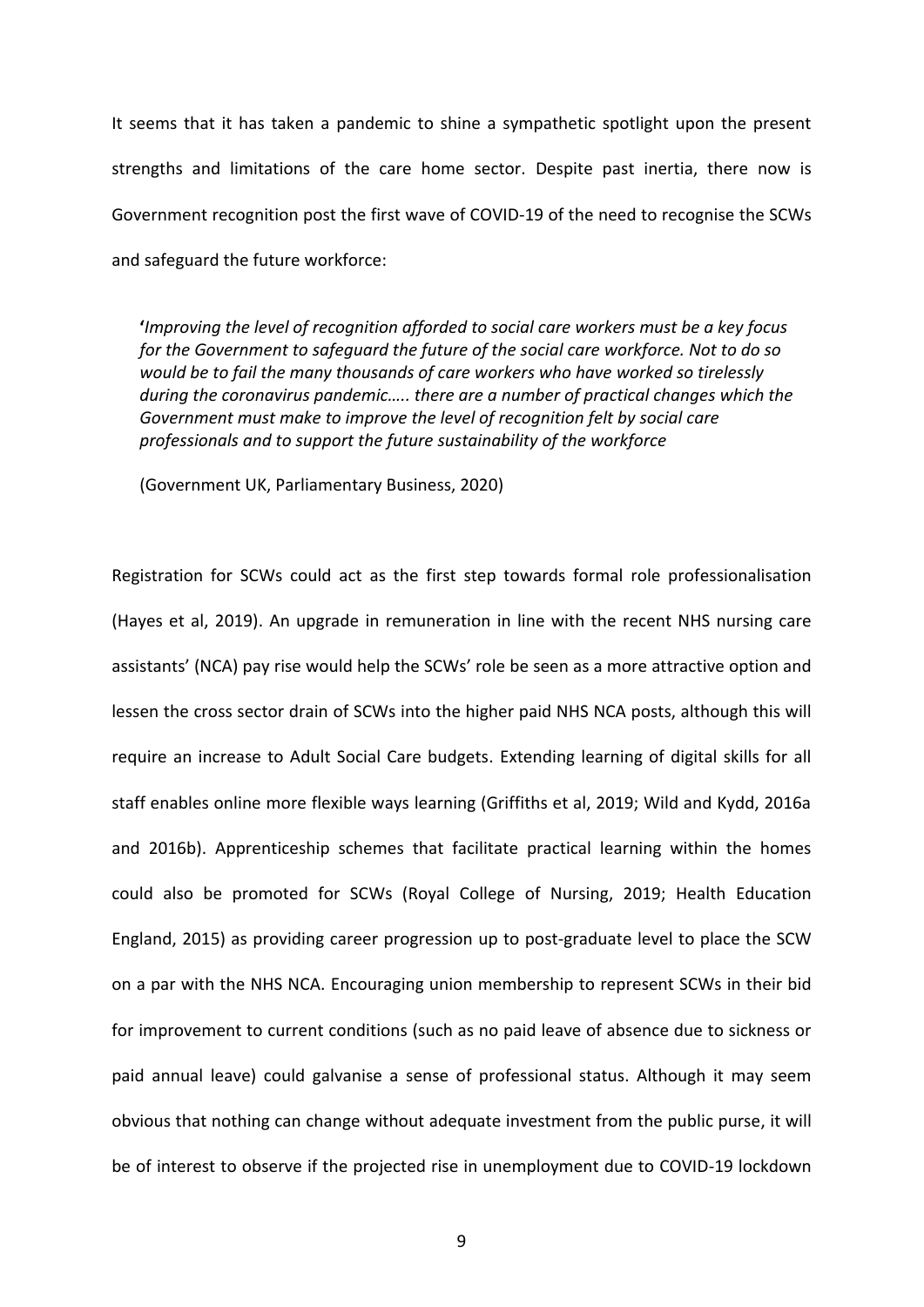redundancies has a positive impact upon the uptake of employment opportunities in the independent sector by drawing in wider and more varied experience to SCW posts. This could have the potential to bring new skills such as computer literacy to the sector and support future introduction of assistive technologies, telecare and integrated care records.

Society also should take stock of its tendency to seek to apportion blame and create scapegoats when catastrophes arise (Douglas, 2002). Oliver (2020a) recalls, that although initially media attention was seen to take little interest in the participation of care homes' staff and despite them becoming part of the frontline with admissions of potential COVIS-19 hospital discharges. This changed to what Oliver described as an unfair media focus upon the supposed abandoning of care home residents to preventable deaths. He lays emphasis upon the efforts of those working in health and social care long before the pandemic in trying to draw attention to the crisis of underfunding; lack of care home capacity and staff and inconsistent support from local NHS services also overstretched but the media showed little interest. Bowman (2020) in a positive vein, recently suggests the need to convene a Royal Commission to review all resources (public and private) for older people and to consider how these could be sensibly and most effectively utilised. He advocates:

*'..a resilient national model of provision in which roles and responsibilities are clear. No arms' length quango bodies, but a proper Government care home commission providing the sort of coherent policy, practice and resource support, as well as the governance needed'* (Bowman, 2020)

In March 2020, at the start of the pandemic, the national 'framework for enhanced health in care homes' (NHS England, 2016) was updated to the NHS England and NHS Improvement briefing 'A Framework for Enhanced Care 2020/21, Version 2 (2020). In this new briefing,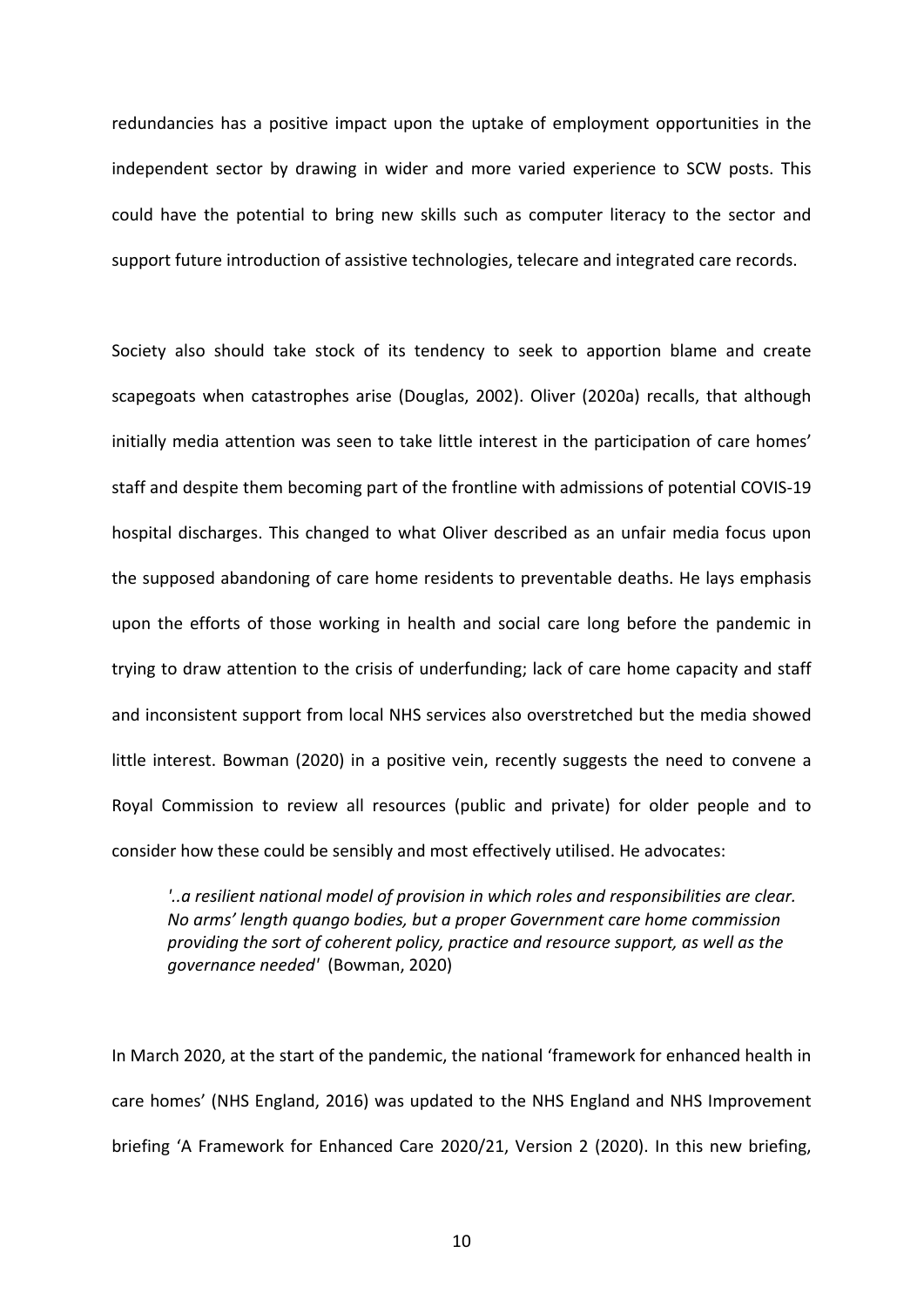the focus has retained local rather than national training schemes for both health and social carers but makes no mention of national standardisation. The emphasis is upon the spread of the Vanguard care model with its community-based integration of NHS with social care and in brief, mentions giving support and training to care homes. It is perhaps worth noting that the present consultation document on how Integrated Care Systems can be embedded in legislation or guidance largely ignores the care home sector and the opportunity for "training and education, together with a nationally agreed set of competencies and standards" (Szczepura, Wild et al, 2021). It may be that questions are being raised over public accountability and short-term investment. Furthermore, it is also possible that some larger private equity-owned care home groups are less interested in collaborating with the NHS than charitable providers in the independent sector. (Centre for Health and the Public Interest 2019).

#### **CONCLUSIONS AND RECOMMENDATIONS**

The evidence indicates that care homes were struggling to provide a quality service for some time before the COVID-19 pandemic, so the question is - will the latter prove to be the right stepping-stone to take forwards real reform or just empty rhetoric? Care homes' SCWs and nurses were seen to willingly commit to a partnership that extended the capacity of the NHS during the first wave of the crisis and evoked (with some exceptions), meaningful and supportive relationships between NHS health and care homes' nurses and SWC staff. In this climate of growing mutual respect, certainly the time seem right to totally integrate health and social care into one seamless funded service for older people. This would offer opportunities for economies of scale and a merged extension of digital care into this important sector (Castle-Clarke and Imison, 2016). In doing so, it would give meaning to the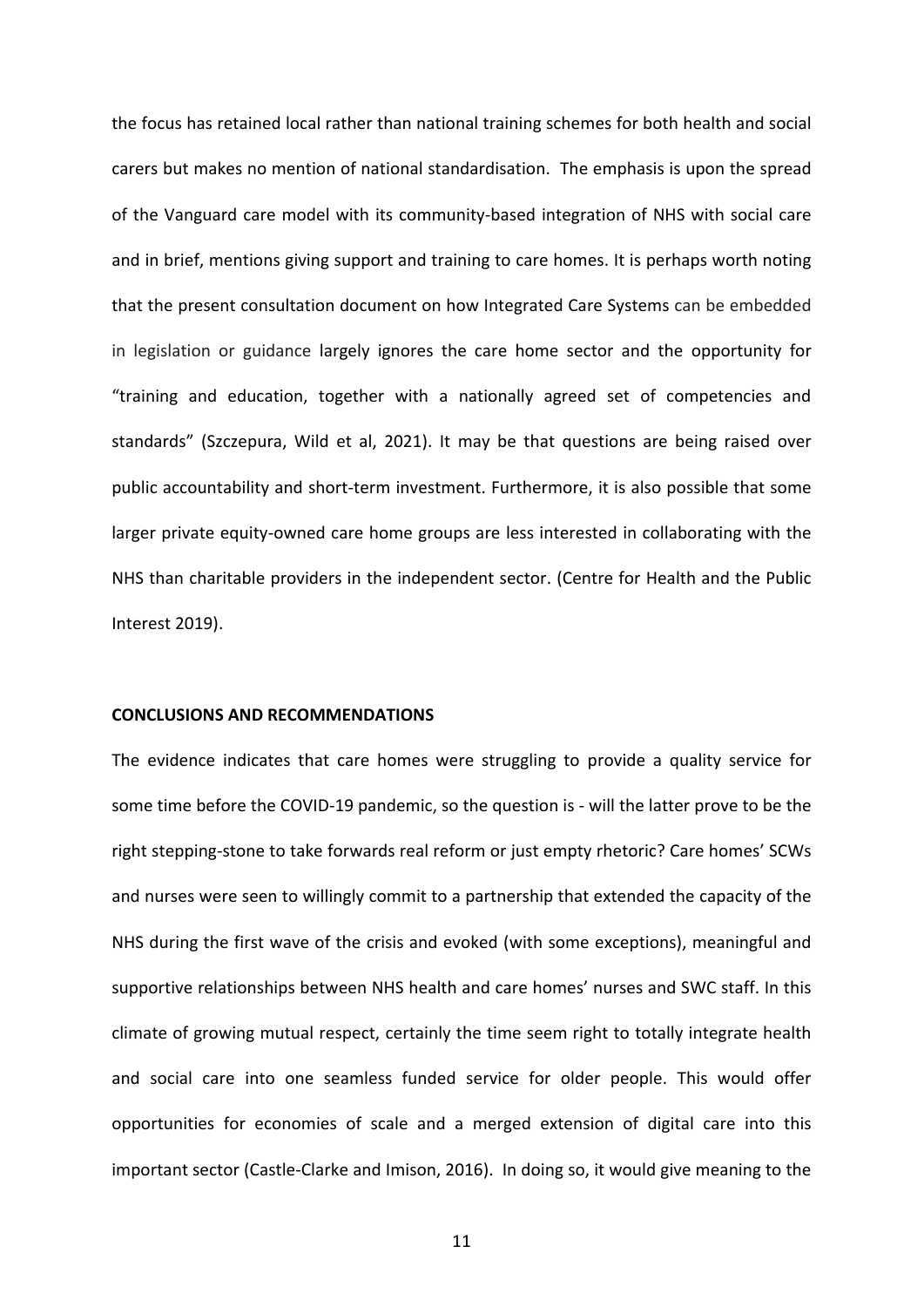rights of older people in care homes to have full access to all NHS and Social Services expertise from under one funding umbrella

However, in this call for the integration of health and social care we suggest that the SCWs' aspirations of better pay, conditions and professionalisation can no longer can be ignored because without their contribution to the health and wellbeing of a large number of vulnerable older people, the alternative of languishing in expensive hospital beds is neither capacity feasible nor is it desirable for the wellbeing of older people. Nurses working in care homes also should be valued for their contribution to care and encouraged to undertake leadership training to support their development as the future's change agents.

#### **STATEMENT OF FUNDING:**

Professor Ala Szczepura is funded as part of the Data Driven Research and Innovation (DDRI) Ageing Programme at Coventry University, UK. The sponsor did not play any role in the writing of this paper. This article reflects the viewpoint of the authors.

#### **DECLARATION OF CONTRIBUTION OF AUTHORS:**

Dr Deidre Wild and Professor Ala Szczepura contributed equally to the writing of this article.

#### **STATEMENT OF CONFLICT OF INTEREST:**

The authors declare no conflict of interest.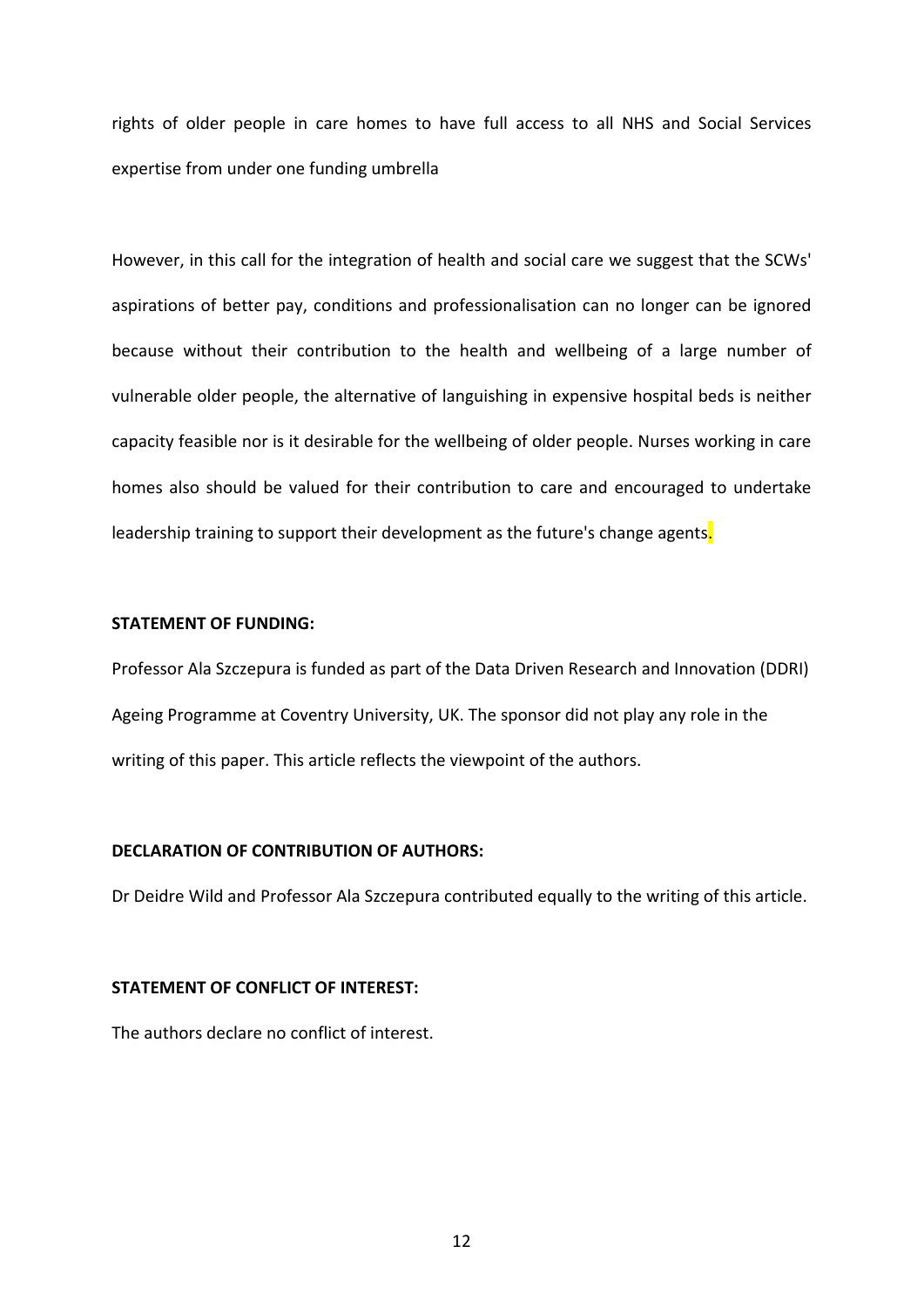#### **REFERENCES**

Booth R, Campbell D. The Guardian (11 Jan 2021). 'Hot homes' scheme to ease strain on NHS falls well short of target. Available online at: [https://www.theguardian.com/society/2021/jan/11/hot-homes-scheme-to-ease-strain-on](https://www.theguardian.com/society/2021/jan/11/hot-homes-scheme-to-ease-strain-on-nhs-falls-well-short-of-target)[nhs-falls-well-short-of-target](https://www.theguardian.com/society/2021/jan/11/hot-homes-scheme-to-ease-strain-on-nhs-falls-well-short-of-target)

Bottery S. (2020) How Covid-19 has magnified some of social care's key problems. King's Fund. London. https:/www.kingsfund.org.uk/about-us/whos-who/simon-bottery

Bottery S, Babalola G (May 2020) Social care 360. King's Fund, London. Available online at: <https://www.kingsfund.org.uk/publications/social-care-360> [Accessed 28 November 2020]

Bowman C E (May 2020) Care homes after covid-19: we need a wide ranging inquiry and reform *British Medical Journal* 369:m2105 doi: 10.1136/bmj.m2105. Available online at: Ava <https://www.bmj.com/content/369/bmj.m2105> [Accessed 10 November 2020]

Care Quality Commission (2019). Health and Social Care Act 2008 (Regulated Activities) Regulations 2014: Regulation 18:Staffing (updated 2019), London. Available online at: [https://www.cqc.org.uk/guidance-providers/regulations-enforcement/regulation-18](https://www.cqc.org.uk/guidance-providers/regulations-enforcement/regulation-18-staffing) [staffing](https://www.cqc.org.uk/guidance-providers/regulations-enforcement/regulation-18-staffing) [Accessed 12 November 2020]

Castle-Clarke S, Imison C.(2016) The digital patient: transforming primary care? *Nuffield Trust*, London. Available online at: [https://www.nuffieldtrust.org.uk/research/the-digital](https://www.nuffieldtrust.org.uk/research/the-digital-patient-transforming-primary-care)[patient-transforming-primary-care](https://www.nuffieldtrust.org.uk/research/the-digital-patient-transforming-primary-care) [Accessed 21 January 2021]

Centre for Health and the Public Interest (CHPI) (November 2019). Plugging the leaks in the UK care home industry Strategies for resolving the financial crisis in the residential and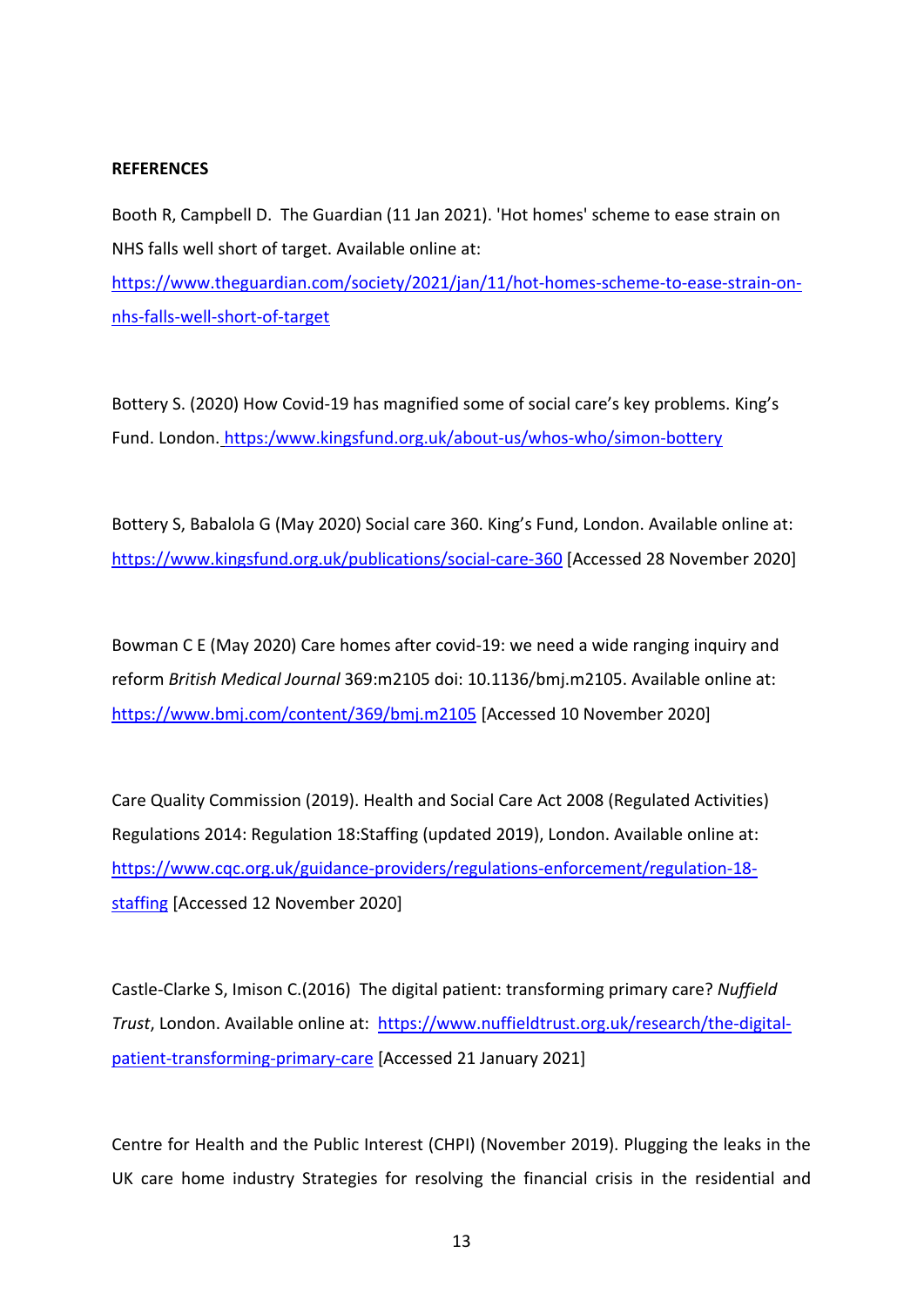nursing home sector. Available online at" [https://chpi.org.uk/papers/reports/plugging-the](https://chpi.org.uk/papers/reports/plugging-the-leaks-in-the-uk-care-home-industry)[leaks-in-the-uk-care-home-industry](https://chpi.org.uk/papers/reports/plugging-the-leaks-in-the-uk-care-home-industry) [Accessed 28 June 2020]

Competition & Markets Authority (30 November 2017) Care homes market study: summary of final report. [https://www.gov.uk/government/publications/care-homes-market-study](https://www.gov.uk/government/publications/care-homes-market-study-summary-of-final-report/care-homes-market-study-summary-of-final-report)[summary-of-final-report/care-homes-market-study-summary-of-final-report](https://www.gov.uk/government/publications/care-homes-market-study-summary-of-final-report/care-homes-market-study-summary-of-final-report) [Accessed 28 June 2020]

Cooper E, Spilsbury K, McCaughan D, Thompson C, Butterworth T, Hanratty B .*(2017)* Priorities for the professional development of registered nurses in nursing homes: a Delphi study *Age and Ageing*, 46, (1), January, Pages 39–

45 <https://doi.org/10.1093/ageing/afw160> [Accessed 04 January 2021]

Department of Health and Social Care. Responding to covid-19: the ethical framework for adult social care. 19 March 2020. [https://www.gov.uk/government/publications/covid-19](https://www.gov.uk/government/publications/covid-19-ethical-framework-for-adult-social-care/responding-to-covid-19-the-ethical-framework-for-adult-social-care) [ethical-framework-for-adult-social-care/responding-to-covid-19-the-ethical-framework-for](https://www.gov.uk/government/publications/covid-19-ethical-framework-for-adult-social-care/responding-to-covid-19-the-ethical-framework-for-adult-social-care)[adult-social-care](https://www.gov.uk/government/publications/covid-19-ethical-framework-for-adult-social-care/responding-to-covid-19-the-ethical-framework-for-adult-social-care) [Accessed 28 October 2020]

Douglas T (2002) Scapegoats: transferring blame. 1st ed. 1995. `Routledge, London; Chapter 5. [https://www.taylorfrancis.com/books/scapegoats-tom](https://www.taylorfrancis.com/books/scapegoats-tom-douglas/10.4324/9780203410684)[douglas/10.4324/9780203410684](https://www.taylorfrancis.com/books/scapegoats-tom-douglas/10.4324/9780203410684) [Accessed 12 December 2020]

Dromey J, Hochlaf (2018) Fair care: a workforce strategy for social care. Institute for Public Policy Research. [https://www.ippr.org/files/2018-11/fair-care-a-workforce-strategy](https://www.ippr.org/files/2018-11/fair-care-a-workforce-strategy-november18.pdf)[november18.pdf](https://www.ippr.org/files/2018-11/fair-care-a-workforce-strategy-november18.pdf) [Accessed 28 October 2020]

Gordon AL, Goodman C, Davies SL, Dening T, Gage H, Meyer J, Schneider J, Bell B, Jordan J, Martin FC, Iliffe S, Bowman C, Gladman JRF, Victor C, Mayrhofer AJ, Handley M, Zubair M.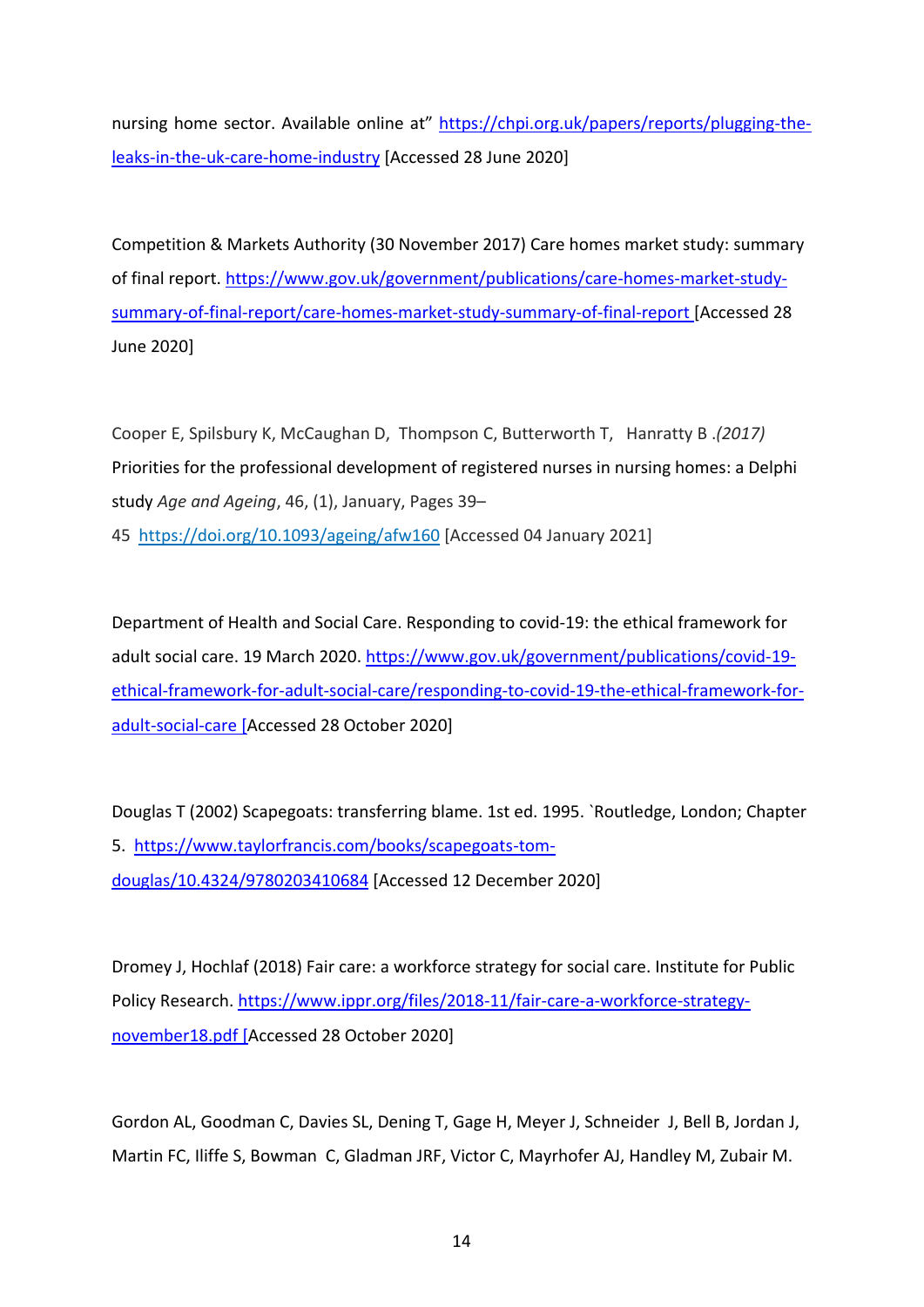(2018) Optimal healthcare delivery to care homes in the UK: a realist evaluation of what supports effective working to improve healthcare outcomes, *Age and Ageing*, Volume 47, Issue 4, July, Pages 595–603,<https://doi.org/10.1093/ageing/afx195>[Accessed 04 January 2021]

Government of the United Kingdom, Department of Health and Social Care (2020) Responding to COVID-19: the ethical framework for adult social care . March. [https://www.gov.uk/government/publications/covid-19-ethical-framework-for-adult-social](https://www.gov.uk/government/publications/covid-19-ethical-framework-for-adult-social-care/responding-to-covid-19-the-ethical-framework-for-adult-social-care)[care/responding-to-covid-19-the-ethical-framework-for-adult-social-care](https://www.gov.uk/government/publications/covid-19-ethical-framework-for-adult-social-care/responding-to-covid-19-the-ethical-framework-for-adult-social-care)

Government of the United Kingdom, Parliamentary Business (2020) 2 The social care workforce. Available online at: <https://publications.parliament.uk/pa/cm5801/cmselect/cmhealth/206/20605.htm> [Accessed 04 January 2021]

Griffiths D, Fenton W, Potzin G, Arkesden J, Price R, Davison S, McCaffrey R, and Fozzard T. (2019) *The state of the adult social care sector and workforce in England*. Skills for Care, London, September.

Hanratty B, Burton JK, Goodman C, Gordon AL, Spilsbury K. (2020) Covid-19 and lack of linked datasets for care homes. *BMJ;* 369 *doi:<https://doi.org/10.1136/bmj.m2463>* [Accessed 28 December 2020]

Hayes L, Johnson E, Tarrant J. (2019) *Professionalisation at work in adult social care. Report to the All-Party Parliamentary Group on Adult Social Care*, London. Available online at: [https://www.gmb.org.uk/sites/default/files/Professionalisation\\_at\\_Work\\_0309.pdf](https://www.gmb.org.uk/sites/default/files/Professionalisation_at_Work_0309.pdf) [Accessed 28 December 2020]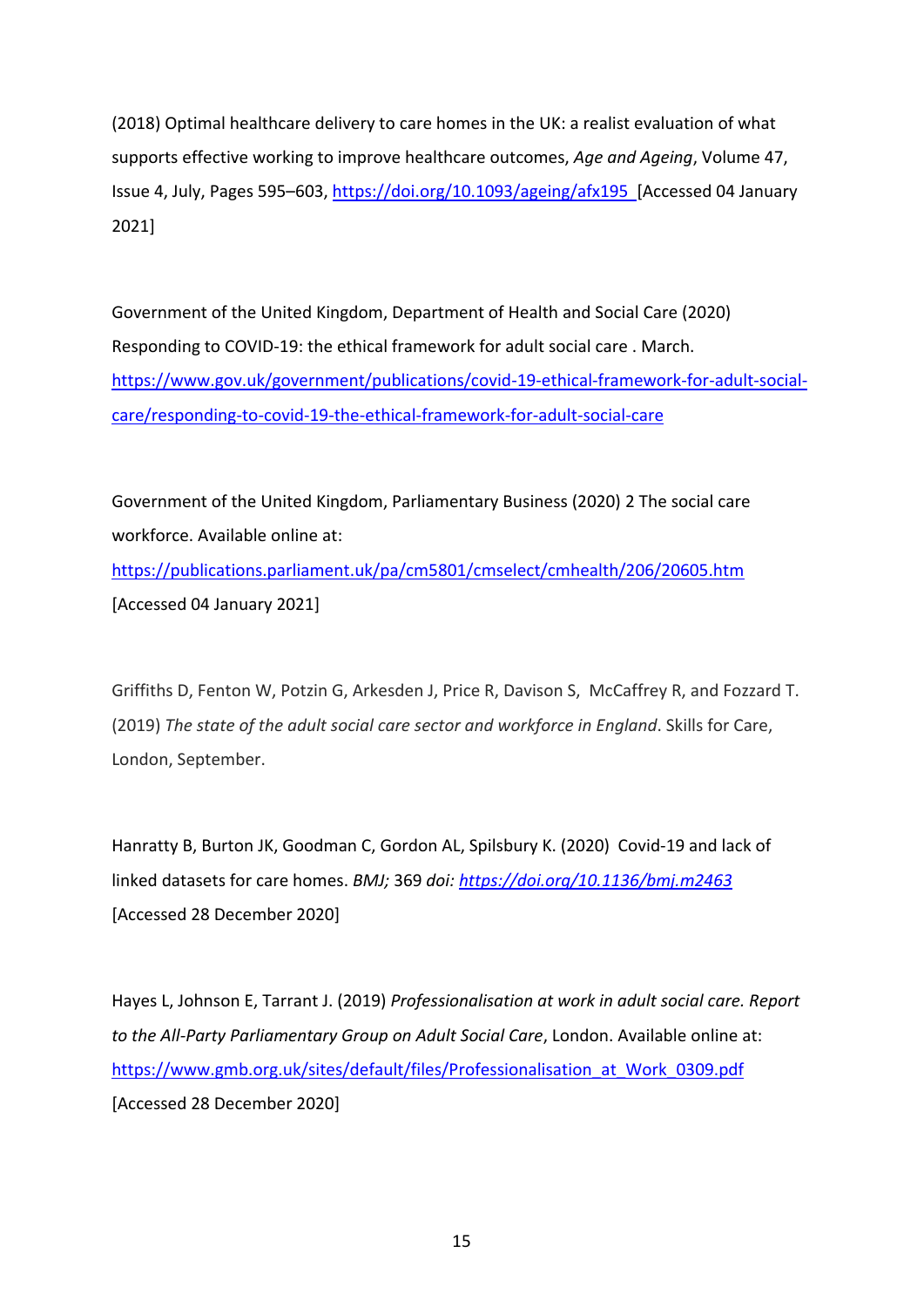Health Education England (2015). *Raising the Bar Shape of Caring: A Review of the Future Education and Training of Registered Nurses and Care Assistants*. Available at: <https://www.hee.nhs.uk/our-work/shape-caring-review> [Accessed 28 December 2020]

King's Fund (2020) *Letter: delivering core NHS and care services during the COVID-19 pandemic and beyond*: Letter to the Commons Health and Social Care Select Committee. [https://www.kingsfund.org.uk/publications/letter-to-health-and-social-care-select](https://www.kingsfund.org.uk/publications/letter-to-health-and-social-care-select-committee-covid-19)[committee-covid-19](https://www.kingsfund.org.uk/publications/letter-to-health-and-social-care-select-committee-covid-19) [Accessed 28 December 2020]

Kydd A, Wild D, Nelson (2013) Attitudes towards caring for older people: findings and recommendations for practice. *Nursing Older People* 25(4); Number 4: 21-28.

Laing Buisson. (2019) *Care homes for older people. UK Market Report.* 30th edition, London. <https://www.laingbuisson.com/shop/care-homes-for-older-people-uk-market-report> [Accessed 12 January 2021]

Leone C (2020) "Recruiting nurses from overseas: the main challenges facing trusts", Nuffield Trust comment. Available online at:

[https://www.nuffieldtrust.org.uk/news-item/recruiting-nurses-from-overseas-the-main](https://www.nuffieldtrust.org.uk/news-item/recruiting-nurses-from-overseas-the-main-challenges-facing-trusts)[challenges-facing-trusts](https://www.nuffieldtrust.org.uk/news-item/recruiting-nurses-from-overseas-the-main-challenges-facing-trusts) [Accessed 12 January 2021]

McCullough M. (2020) Ethical decision making in a pandemic: where are the voices of vulnerable people*? BMJ* 2020*;* 369 doi:<https://doi.org/10.1136/bmj.m2406> Online at: [https://www.bmj.com/content/369/bmj.m2406?int\\_source=trendmd&int\\_medium=cpc&in](https://www.bmj.com/content/369/bmj.m2406?int_source=trendmd&int_medium=cpc&int_campaign=usage-042019) [t\\_campaign=usage-042019](https://www.bmj.com/content/369/bmj.m2406?int_source=trendmd&int_medium=cpc&int_campaign=usage-042019) [Accessed 04 January 2021]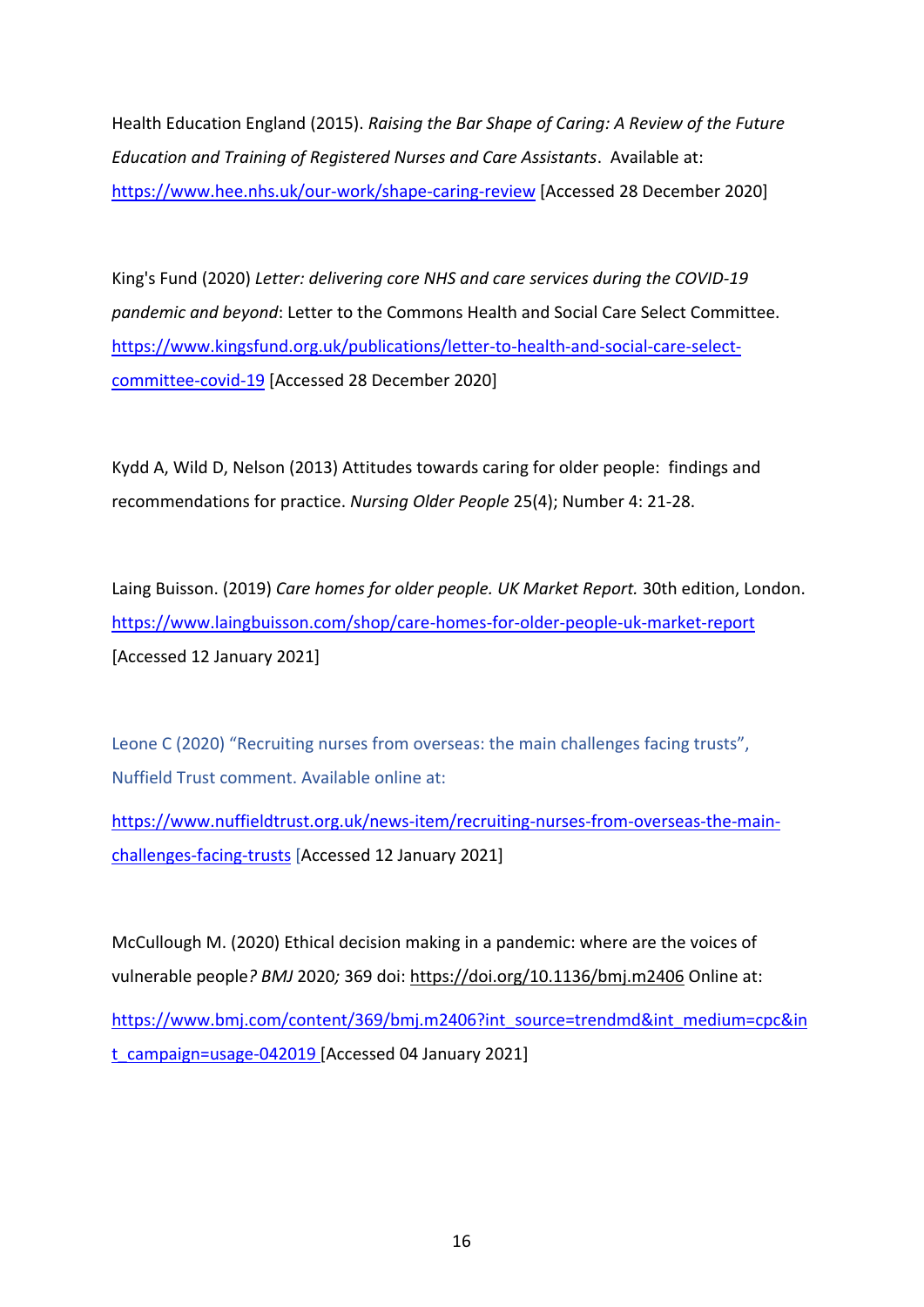Nelson, S; Wild, D; Szczepura, A (2009). The forgotten sector: the impact of change on workforce development in residential care for older people. *Nursing and Residential Care* 2009*:* 11, (4), 200- 204*.*

NHS England (Sept 2016). *New Care Models. The Framework for Enhanced Health in Care Homes.* Version number 1. (Gateway publication reference: 05811) Available online at <https://www.england.nhs.uk/wp-content/uploads/2016/09/ehch-framework-v2.pdf> [Accessed 05 January 2021]

NHS England and NHS Improvement (31 March 2020). *The Framework for Enhanced Health in Care Homes 2020/21. Version. 2* (Publishing approval number: 001681) Available online at: [https://www.england.nhs.uk/wp-content/uploads/2020/03/the-framework-for](https://www.england.nhs.uk/wp-content/uploads/2020/03/the-framework-for-enhanced-health-in-care-homes-v2-0.pdf)[enhanced-health-in-care-homes-v2-0.pdf](https://www.england.nhs.uk/wp-content/uploads/2020/03/the-framework-for-enhanced-health-in-care-homes-v2-0.pdf)

[Accessed 28 October 2020).

Office for National Statistics (2020a) Impact of coronavirus in Care homes in England, 26 May to 19 June 2020. London, ONS. Available online at:

[https://www.ons.gov.uk/releases/impactofcoronavirusincarehomesinenglandvivaldi26mayt](https://www.ons.gov.uk/releases/impactofcoronavirusincarehomesinenglandvivaldi26mayto19june2020) [o19june2020](https://www.ons.gov.uk/releases/impactofcoronavirusincarehomesinenglandvivaldi26mayto19june2020) [Accessed 06 January, 2021]

Office for National Statistics. (2020b) Deaths involving COVID-19 in the care sector, England and Wales: deaths occurring up to 1 May 2020 and registered up to 9 May 2020 (provisional). Available online at:

[https://www.ons.gov.uk/peoplepopulationandcommunity/birthsdeathsandmarriages/death](https://www.ons.gov.uk/peoplepopulationandcommunity/birthsdeathsandmarriages/deaths/articles/deathsinvolvingcovid19inthecaresectorenglandandwales/deathsoccurringupto1may2020andregisteredupto9may2020provisional) [s/articles/deathsinvolvingcovid19inthecaresectorenglandandwales/deathsoccurringupto1m](https://www.ons.gov.uk/peoplepopulationandcommunity/birthsdeathsandmarriages/deaths/articles/deathsinvolvingcovid19inthecaresectorenglandandwales/deathsoccurringupto1may2020andregisteredupto9may2020provisional) [ay2020andregisteredupto9may2020provisional](https://www.ons.gov.uk/peoplepopulationandcommunity/birthsdeathsandmarriages/deaths/articles/deathsinvolvingcovid19inthecaresectorenglandandwales/deathsoccurringupto1may2020andregisteredupto9may2020provisional) [Accessed 06 January, 2021]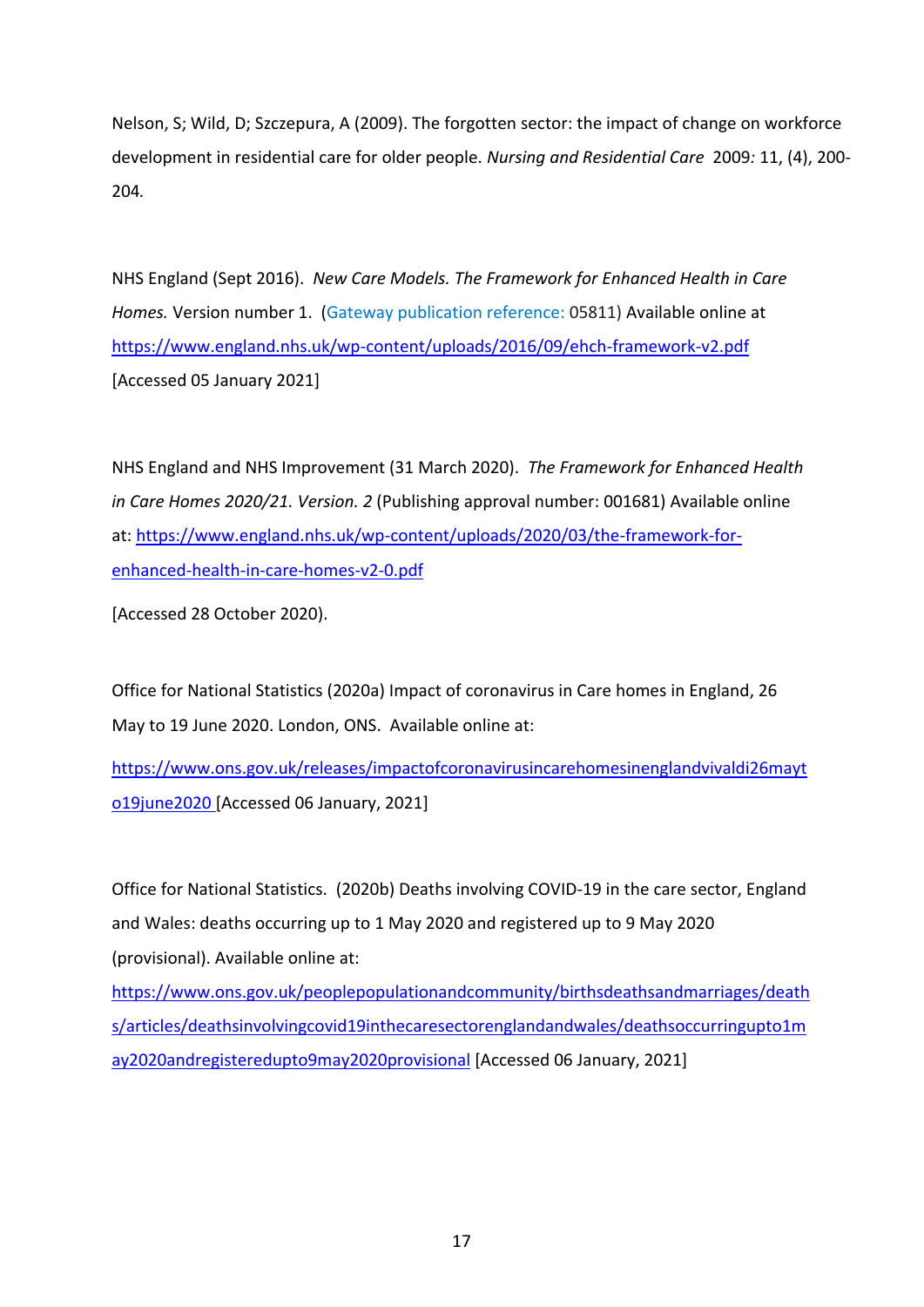Oliver D. (2020) Let's be open and honest about covid-19 deaths in care homes. *British Medical Journal* 369:m2334 Available online at:

<https://www.bmj.com/content/bmj/369/bmj.m2334.full.pdf> [Accessed 28 December 2020]

Queens Nursing Institute (2020) The experience of care home staff during Covid-19. London. Available online at: [https://www.qni.org.uk/wp-content/uploads/2020/08/The-Experience](https://www.qni.org.uk/wp-content/uploads/2020/08/The-Experience-of-%20%20%20Care-Home-Staff-During-Covid-19-2)[of- Care-Home-Staff-During-Covid-19-2](https://www.qni.org.uk/wp-content/uploads/2020/08/The-Experience-of-%20%20%20Care-Home-Staff-During-Covid-19-2) [Accessed 28 October 2020]

Reid L, Snowden A, Kydd A. (2012) An exploration of palliative care provision in Scottish care homes, *British Journal of Nursing* Vol.21 (1)pp. 8-15. ISSN 0966-0461. Available at: <https://www.magonlinelibrary.com/doi/abs/10.12968/bjon.2012.21.1.8> [Accessed 10 July 2020]

Robbins I, Gordon A, Dyas J, Logan P, Gladman J. (2013) Explaining the barriers to and tensions in delivering effective health care in UK care homes: a qualitative study. *BMJ Open* 2013;3:e003178.doi:10.1136/bmjopen-2013-003178. Available online at: <https://bmjopen.bmj.com/content/bmjopen/3/7/e003178.full.pdf> [Accessed 01 June 2020]

Roche E, Wyatt T (2017Care home assessment and review service: co-ordinating pro-active care home primary care delivery. *Br J Gen Pract*. 67(656:135-137.

Royal College of Nursing (2019) *Nursing apprenticeships. RCN position statement.* RCN London. https://www.rcn.org.uk/about-us/policy-briefings/br-0319 [Accessed 28 June 2020]

Skills for Care Data Analysis Team (2020) *The size and structure of the social care sector and workforce, 2020*. Available online at: [https://www.skillsforcare.org.uk/adult-social-care](https://www.skillsforcare.org.uk/adult-social-care-workforce-data/Workforce-intelligence/documents/Size-of-the-adult-social-care-sector/Size-and-Structure-2020.pdf)[workforce-data/Workforce-intelligence/documents/Size-of-the-adult-social-care](https://www.skillsforcare.org.uk/adult-social-care-workforce-data/Workforce-intelligence/documents/Size-of-the-adult-social-care-sector/Size-and-Structure-2020.pdf)[sector/Size-and-Structure-2020.pdf](https://www.skillsforcare.org.uk/adult-social-care-workforce-data/Workforce-intelligence/documents/Size-of-the-adult-social-care-sector/Size-and-Structure-2020.pdf)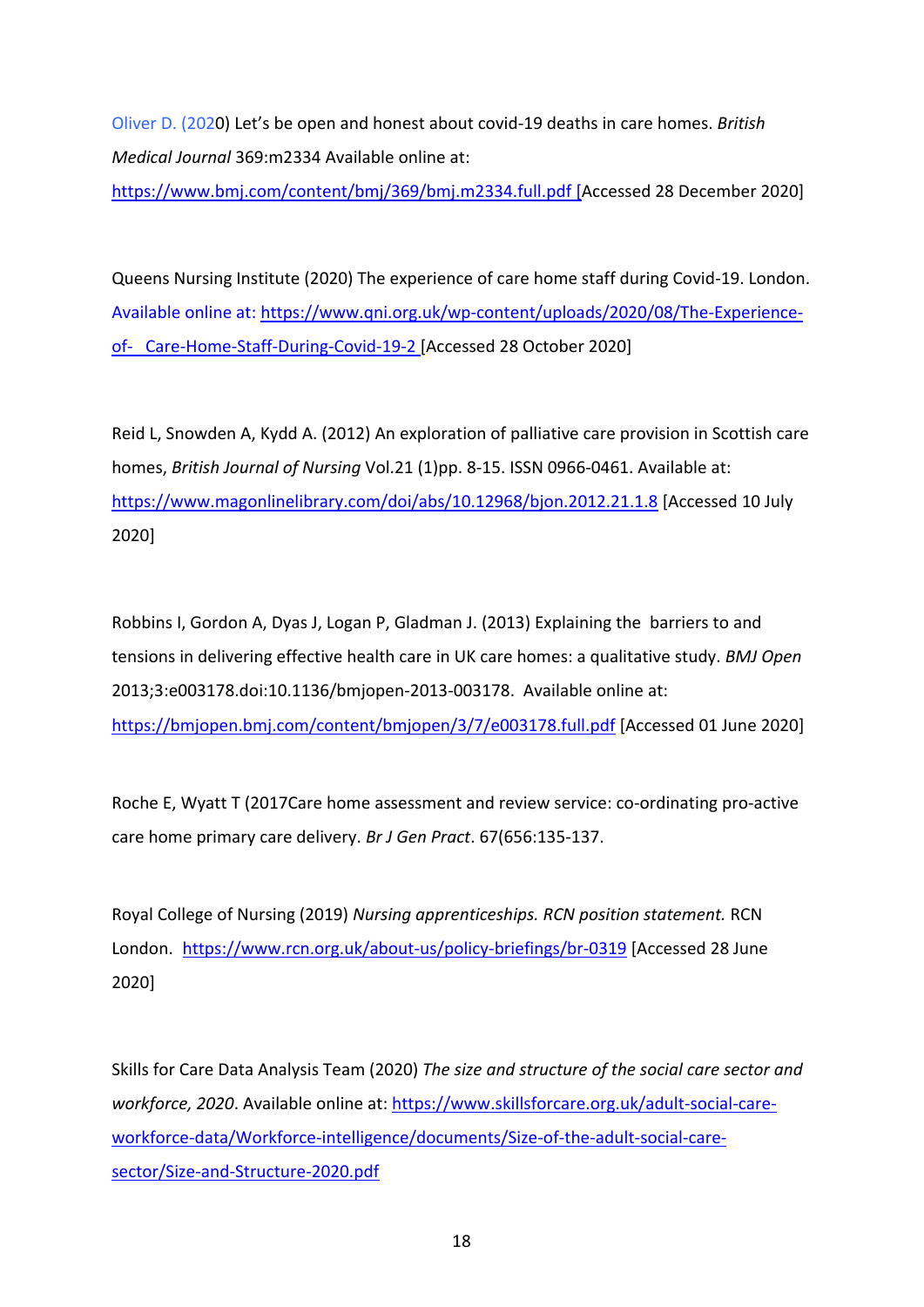Stanyon, M.R. Goldberg, S.E. Astle, A. Griffiths, A. Gordon, A.L. (2017) The competencies of Registered Nurses working in care homes: a modified Delphi study Age and Ageing doi: 10.1093/ageing/afw244

Szczepura, A; Nelson, S; Wild, D. (2008) In-reach specialist nursing teams for residential care homes: uptake of services, impact on care provision and cost-effectiveness. *BMC: Health Services Research;* 8, 269*.* Available online at: *<http://www.biomedcentral.com/1472-6963/8/269>*

Szczepura A. (2011) Residential and nursing homes: how can they meet the challenge of an aging population? *Future Medicine - Aging Health*. 7(6): 877-887. Available online at: <https://www.futuremedicine.com/doi/abs/10.2217/ahe.11.79> [Accessed 28 October 2020]

Szczepura, A; Nelson, S; Wild, D. (2008) In-reach specialist nursing teams for residential care homes: uptake of services, impact on care provision and cost-effectiveness. *BMC: Health Services Research* 8, 269.

Szczepura, A; Nomura, T; Wild, D. (2020) The Future of Robots in a Super-Aged Society. *Ann Robot Automation* 4(1): 018-021. Available online at: DOI:<https://dx.doi.org/10.17352/ara.000005>

Szczepura A, Wild D, Loizou M, Nomura T, Russell E, Woodhouse S, Brewster H (2021). Written Response to NHS England and NHS Improvement proposals set out in the Document: "*Integrated Care: next steps to build strong and effective integrated care systems across England*" (8th January 2021). In press

UK Parliament (2021). Challenges of an ageing population. Available online at: [https://www.parliament.uk/business/publications/research/key-issues-parliament-](https://www.parliament.uk/business/publications/research/key-issues-parliament-2015/social-change/ageing-population)[2015/social-change/ageing-population](https://www.parliament.uk/business/publications/research/key-issues-parliament-2015/social-change/ageing-population)[Accessed 17 January 2021]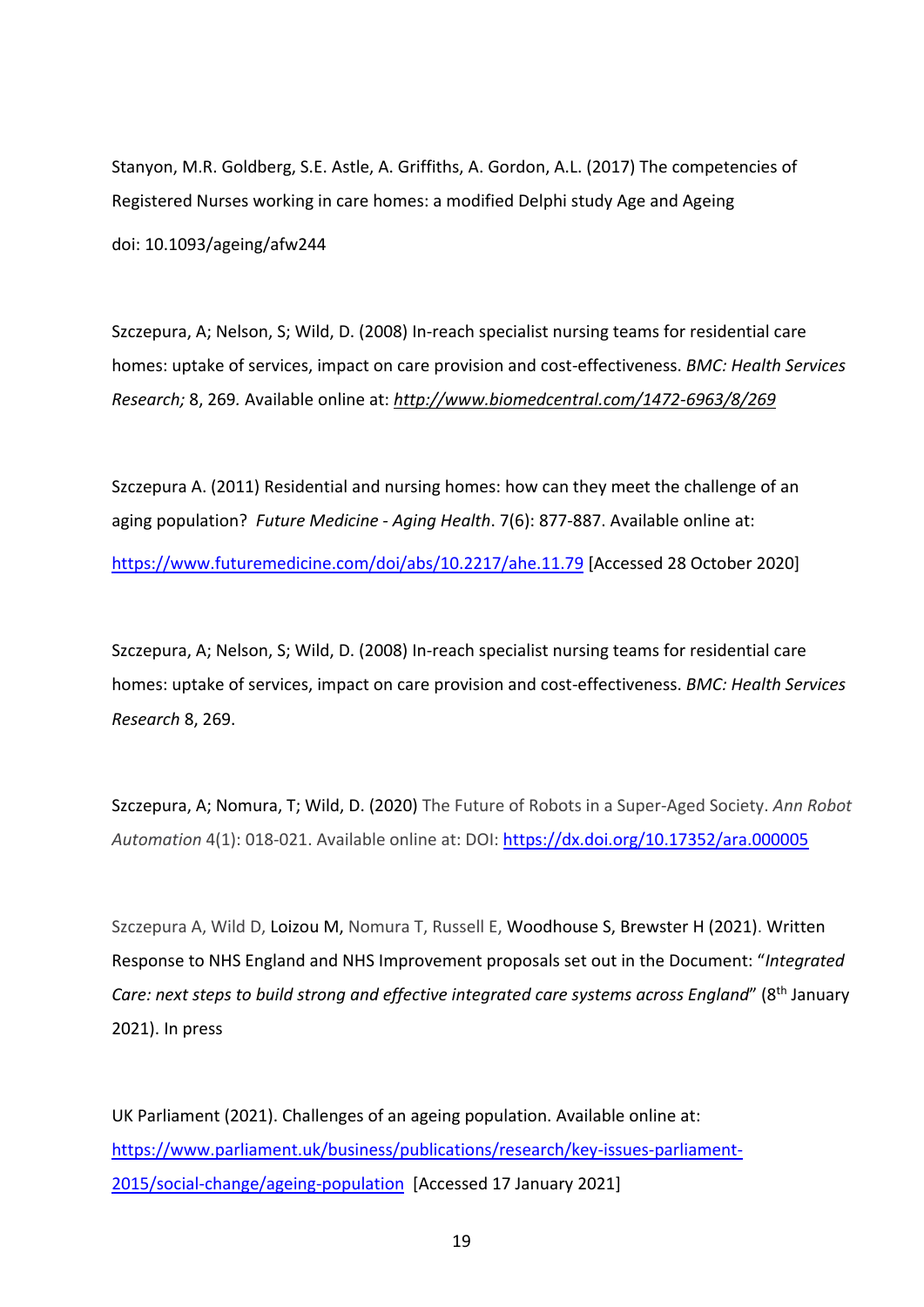Unison (2016) *The damage. Care in crisis.* Unison Local Government, London. Available at: https://www.unison.org.uk/content/uploads/2016/11/24149 The Damage care in crisis we [b.pdf](https://www.unison.org.uk/content/uploads/2016/11/24149_The_Damage_care_in_crisis_web.pdf) [Accessed 28 October 2020]

Wild D, Szczepura A, Nelson S. (2010) *Residential care home workforce development. The rhetoric and reality of meeting older residents' future care needs*. York: Joseph Rowntree Foundation. Available online at: [http://www.jrf.org.uk/sites/files/jrf/care-home-staff](http://www.jrf.org.uk/sites/files/jrf/care-home-staff-development-full.pdf)[development-full.pdf](http://www.jrf.org.uk/sites/files/jrf/care-home-staff-development-full.pdf) [Accessed 28 October 2020]

Wild D, Kydd A. (2016a) Culture, change and care homes: Part 1 - A literature review. *Nursing Older People* 8, 7, 35-39. Available online at: <http://dx.doi.org/10.7748/nop.2016.e789> [Accessed 28 October 2020]

Wild D, Kydd A. (2016b) Culture, change and care homes: Part 2 – Development and facilitation. *Nursing Older People* 28(8):31-37. Available online at: <http://dx.doi.org/10.7748/nop.2016.e790> [Accessed 28 October 2020]

Wild D, Kydd A, Szczepura A. (2016a) The acquisition of digital skills in a care home setting: Part 1 – A literature review. *Nursing Older People*. 28(4), 26-29.

Wild D, Kydd A, Sloan T, Thomson J. (2016b) The acquisition of digital learning skills as a part of changing culture in a care home setting in Scotland: Part 2 – achievement through enterprise and learning. *Nursing Older People*. 28(5), 31-36.

Wild D, Szczepura A, Bowman C, Kydd A, Wallis R. (2014) Differing perspectives on a role for technology in care homes to improve the lives of older people and the work environment of staff. *Housing, Care and Sup*port, Vol. 17 (2), pp.84 – 94. Available online at: